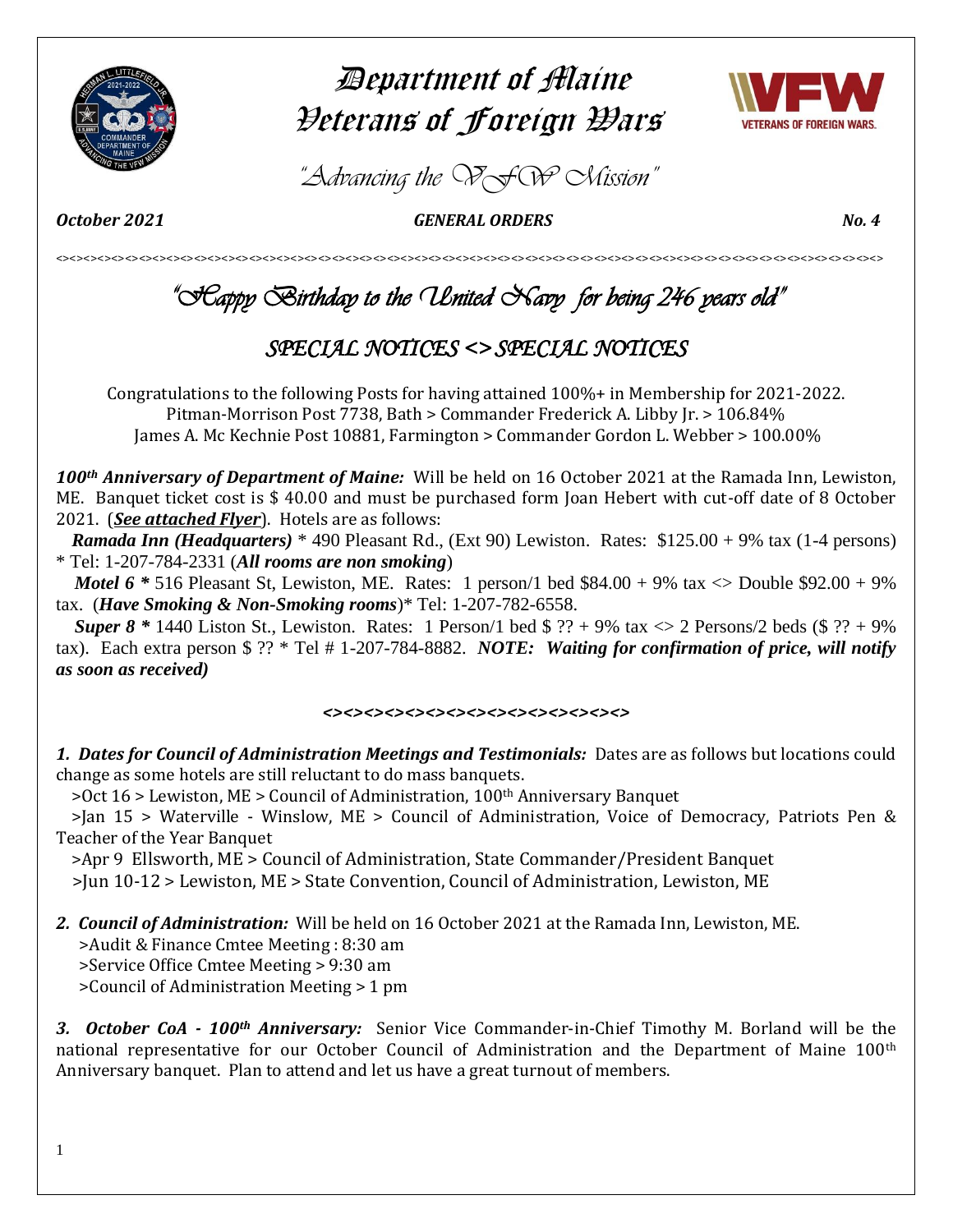*4. January Council of Administration – Voice of Democracy, Patriots Pen and Teacher of the Year*  **Banquet:** Will be held on 15 January 2022 in Waterville. Final plans are being established and will be published in the next General Orders and also email to all of the Posts in the Department.

*5. District/Post Inspections:* District Commanders are referred to Section 517 of the Manual of Procedure which states that each Post shall be inspected at least once during the year. Please make sure that all Posts in your District are inspected and report them in a timely manner rather than accumulating reports. Please send reports to John J. Bouchard, State Inspector, 102 Highland Ave, Fort Kent, ME 04743-1467. A reminder that IAW Department By-Laws, Inspectors cannot insect their own Post, District Commander must appoint an inspector to complete that Post inspection.

*6. Post/District Commanders and Inspecting Officers:* Are directed to Section 703 of the National Bylaws – Bonds. Each accountable officer of this organization shall be bonded with an indemnity company as surety in a sum at least equal to the amount of liquid assets for which he may be accountable. Liquid assets are defined as cash on hand or in the bank and other negotiable instruments readily convertible into cash.

*7. Post Commanders:* Are reminded that Section 709, Manual of Procedure – Control of Units, requires that any activity, clubroom, holding company or unit sponsored, conducted or operated by, for or in behalf of a Post, County Council, District or Department shall be at all times under the direct control of such Post, County Council, District or Department and that all money, property or assets of any kind of nature, must be placed in the care of the respective Quartermaster. All Commanders should ensure that all provisions of Section 709 are enforced.

*8. Posts Commanders:* Are urged to start planning suitable programs now for the observance of Veterans Day (see Section 223 of the Manual of Procedure).

*9. Post Commanders:* The attention of all units is called to Section 1101 of the National Bylaws and the Manual of Procedure, which provides for the formation and jurisdiction of the Auxiliary. This section provides that each unit of the Auxiliary shall be under the jurisdiction of the corresponding unit of the Veterans of Foreign Wars, but shall be permitted to function in accordance with the National Ritual, Bylaws and Rules and Regulations of the Auxiliary. In addition to provisions of Auxiliary Bylaws, solicitation of funds or donations by Auxiliary units, including contracts with fund-raising organizations for greeting cards, calendars and/or label programs shall be subject to approval and ratification by the governing body of the corresponding unit of the Veterans of Foreign Wars.

*10. Post Commanders:* Sections 219 and 704 of the Manual of Procedure outline the various things for which the Post Relief Fund can be used. Several years ago, the phrase "To foster true patriotism through historical and education programs," was added to this section. This allows the Post to use the relief funds for the Voice of Democracy program or other Americanism programs that are educational. This does not include Post building projects, hall remodeling, color guard uniforms or any other expenditure that does not follow these guidelines.

*11. Incorporation of Posts:* VFW Posts should take the necessary steps to incorporate under the laws of the state in which the Post is located. Financial responsibility laws, as interpreted by the courts, may cause members of incorporated Posts to be at risk. Incorporating under the provisions of Sections 708 of the National Bylaws and the Manual of Procedure and the laws of the state will provide protection for Post members. Posts are urged to contact their Department Adjutant to obtain the proper forms for incorporating. The Articles of Incorporation must be reviewed by the Commander-in-Chief prior to forwarding them to the proper state authorities. It shall be the responsibility of the Post Commander to ensure full compliance with both sections and to ensure that all state requirements for annual filing, fees, etc., are met in a timely manner.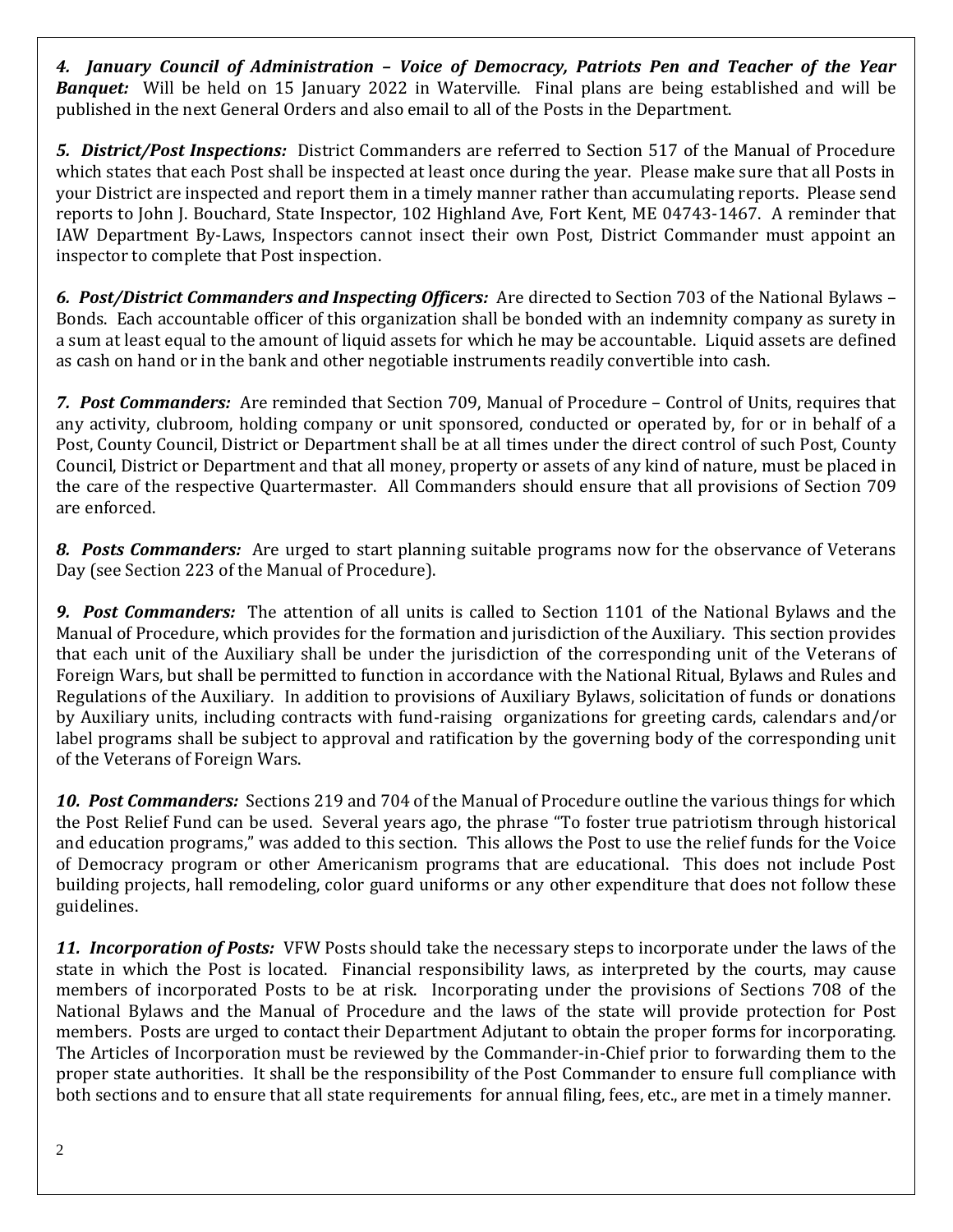*12. Candidates for State Surgeon 2022-2023:* Any member wishing to run for the high office of State Surgeon are to notify the State Adjutant office via e-mail of their intent for publishing in the GOs.

*13. Eastern Conference:* Will be held Oct 29-31, 2021 at the Princess Royale Ocean Front Hotel and Conference Center, 9100 Ocean Highway – Oceanfront, Ocean City, MD 28142. Room rates are: \$89+ tax for Ocean/Pool View, \$129.00+tax for Ocean front. Please make your reservations by calling directly to the hotel @ 1-800-4-Royale. The deadline for room reservations is 20 September 2021, after that deadline, all unreserved rooms will be released to the general public. If a handicap room is needed, please let the hotel know at the time of reservation.

# *14. Dates to Remember:*

16 Oct > Department 100<sup>th</sup> Anniversary Banquet, Council of Administration, Lewiston, ME 29-31 Oct > Eastern Conference, Ocean City, MD 2 Nov > Election Day 11 Nov > Veterans Day 25 Nov > Thanksgiving Day

# *15. Candidates for Department High Office 2022 - 2023:*

 Department Commander > Jennifer L. Lane > Post 1603 Department Sr. Vice Commander > John J. Bouchard > Post 9389 Department Jr. Vice Commander > Anthony R. Kimble > Post 3108 Department Quartermaster > David D. Williams > Post 1641 Department Chaplain > Kevin G. Woodward > Post 11553 Department Judge Advocate > Amy H. Morse-Meuchel > Post 6859 Department Surgeon > Teresa J.S. Drag > Post 9787 Department Surgeon > William E. Day > Post 7997 Department Surgeon > Randolph S. Michaud > Post 2599

# *16. District Meeting Dates:*

 D-6 > 10 Oct @ 1 pm > Northport Post 6131 > SVC Lane D-4 > 23 Oct @ 2 pm > Hampden Post 4633 > Cmdr Littlefield D-8 > 24 Oct @ 12 noon > Winslow Post 8835 > JA Kimble D-9 > 31 Oct @ 1 pm > Auburn Post 1603 > Cmdr Littlefield D-2 > 6 Nov @ 1 pm > Burlington Post 1605 > Cmdr Littlefield D-1 > 7 Nov @ 1 pm > Fort Fairfield Post 6187 > SVC Lane D-11 > 14 Nov @ 2 pm > York Post 6977 > SG Meuchel D-3 > 21 Nov @ 2 pm > Harrington Post 11553 > JVC Bouchard

*17. Directory Changes:* None

BY COMMAND OF:

Herman L. Littlefield, Jr.

Herman L. Littlefield Jr. Commander

OFFICIAL:

Andre L. Dumas

3 Andre L. Dumas Adjutant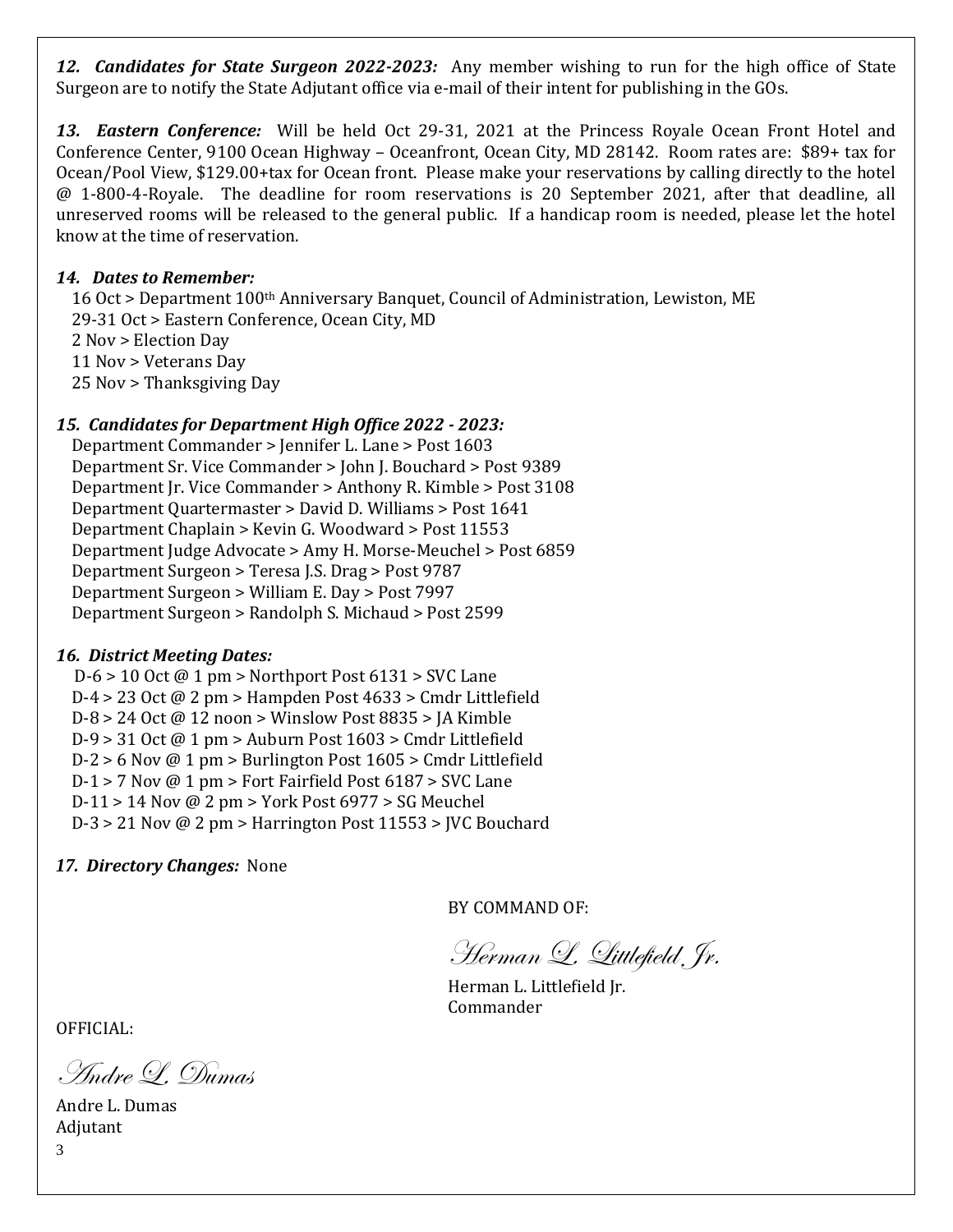

*State Commander Herman L. Littlefield Jr.*



Greetings Comrades!

 Well, we have seen the last day of summer and the arrival of the first day of the fall season. The leaf peepers are here in full force, so please be careful when traveling around. At least it is getting cooler, but all too soon it will be starting to get COLD and then dusting our ground with that lovely white stuff.

 September has been a good month. I have been working hard at getting out to the Posts and District meetings. I have been up north and to the middle of the state for groundbreaking ceremonies for new CBOC facilities which will greatly benefit our Veterans. I believe both the Presque Isle and Rumford CBOCs are planning to be opened and functional before the end of 2022. What a boost this will be for the healthcare of our Veterans!

On September  $17<sup>th</sup>$ , I attended a very moving POW/MIA ceremony at the Burlington Post #1605. This was a very respectful remembrance ceremony. I hope each Post held a remembrance ceremony, no matter how large or small.

In October, we will be celebrating the  $100<sup>th</sup>$  anniversary of the Department of Maine VFW. We will celebrate this anniversary at the banquet following the next CoA which will be held in Lewiston at the Ramada Inn on October 16<sup>th</sup>. I hope to see most of you there to mark this momentous occasion.

 The Commander's Special Project for this VFW year is the "*House in the Woods*" located in Lee, ME. Please contribute so we can help fund some of their wonderful programs for our Veterans.

 Be aware of your surroundings when out and about. Remember that the coronavirus is still very much present in all our lives; so still practice social distancing, wash your hands often and wear a mask. Stay safe and healthy.

Hope to see you all at the October 16<sup>th</sup> CoA.

Congratulations to the following Posts who have attained 100+ in membership:

James A. Mc Kechnie Post 10881, Farmington > Commander Gordon L. Webber > 100.00% Pitman-Morrison Post 7738, Gardiner > Commander Frederick A. Libby Jr. > 106.84%

Loyally,

Herman L. Littlefield, Jr.

Herman L. Littlefield Jr. Commander

"Advancing the VFW Mission"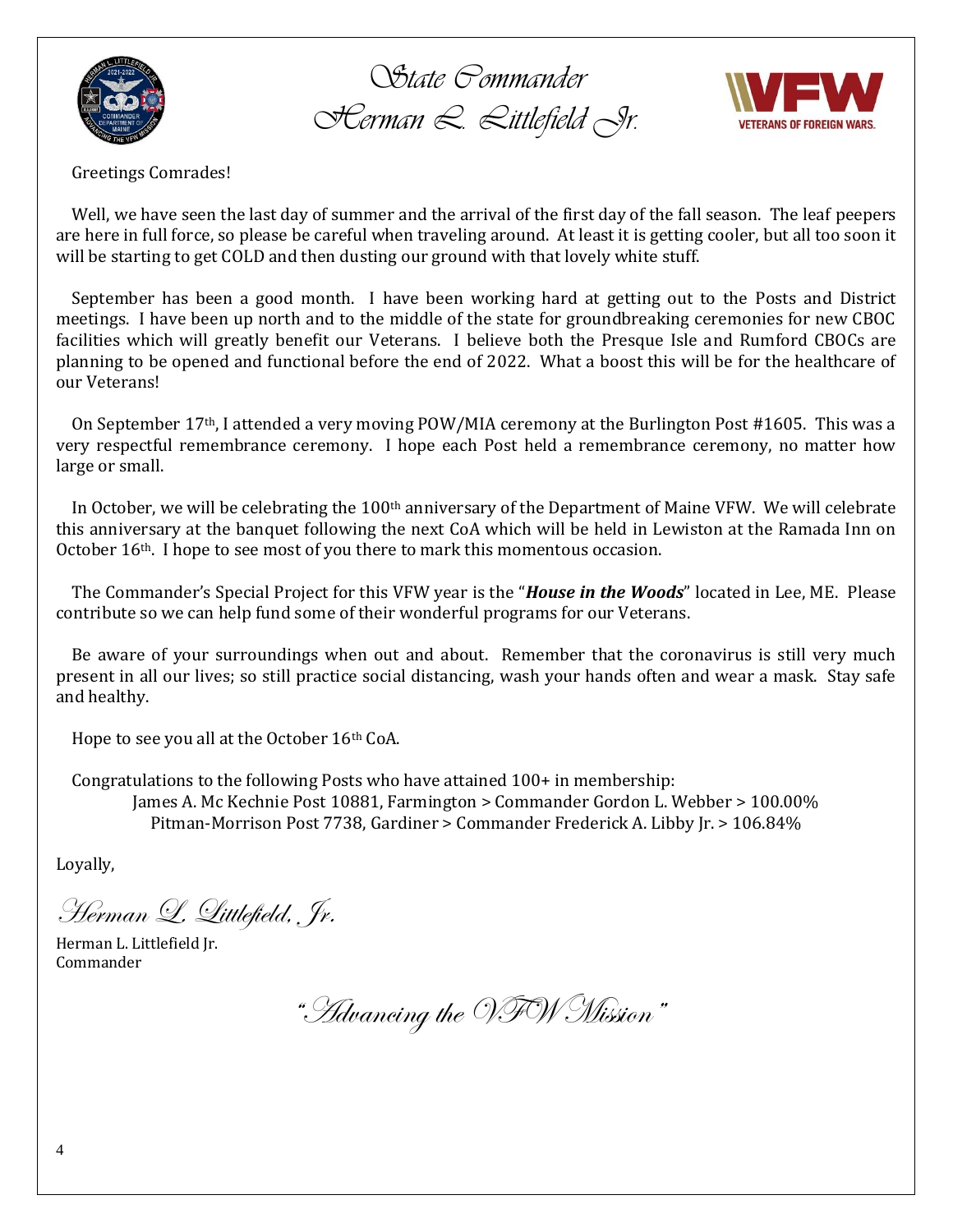

Deceased Roll Call

*Department of Maine, VFW Kevin G. Woodward, Chaplain 25 August2021 ~ 24 September 2021 "May our Comrades Rest in Eternal Peace in Post Eternity?"*

*<><><><><><><><><><><><><><><><><><><><><><><><><><><><><><><><><><><><><><><><><><><><><><><><><><><>*



*District 1 District 10 (Cont.)*

11553 > LAWSON, Herschel R. *District 11*

3381 > WILSON, Jessie R. LITWIN, Richard

4633 > RINKS, Gordon C.

# *District 5*

6924 > EMERY, Richard C.

# *District 8*

887 > LAWYERSON, Gary L.

1285 > BOULLETTE, James E.

9935 > POIRIER, Richard J.

# *District 9*

1641 > LEARNED, Phil T.

3335 > SIMONEAU, Paul L.

# *District 10*

6859 > AMERO, Stephen W. LANCIA, Orlando D.

9389 > TAUER, Richard E. 10529 > BONVILLE, Ralph T. BROWN, William O. **District 3** GORHAM, John J.

9779 > HOCHE, George E. 10879 > GOGGIN, William G.

*District 4* 7997 > CLARK, Richard E. INMAN, David O.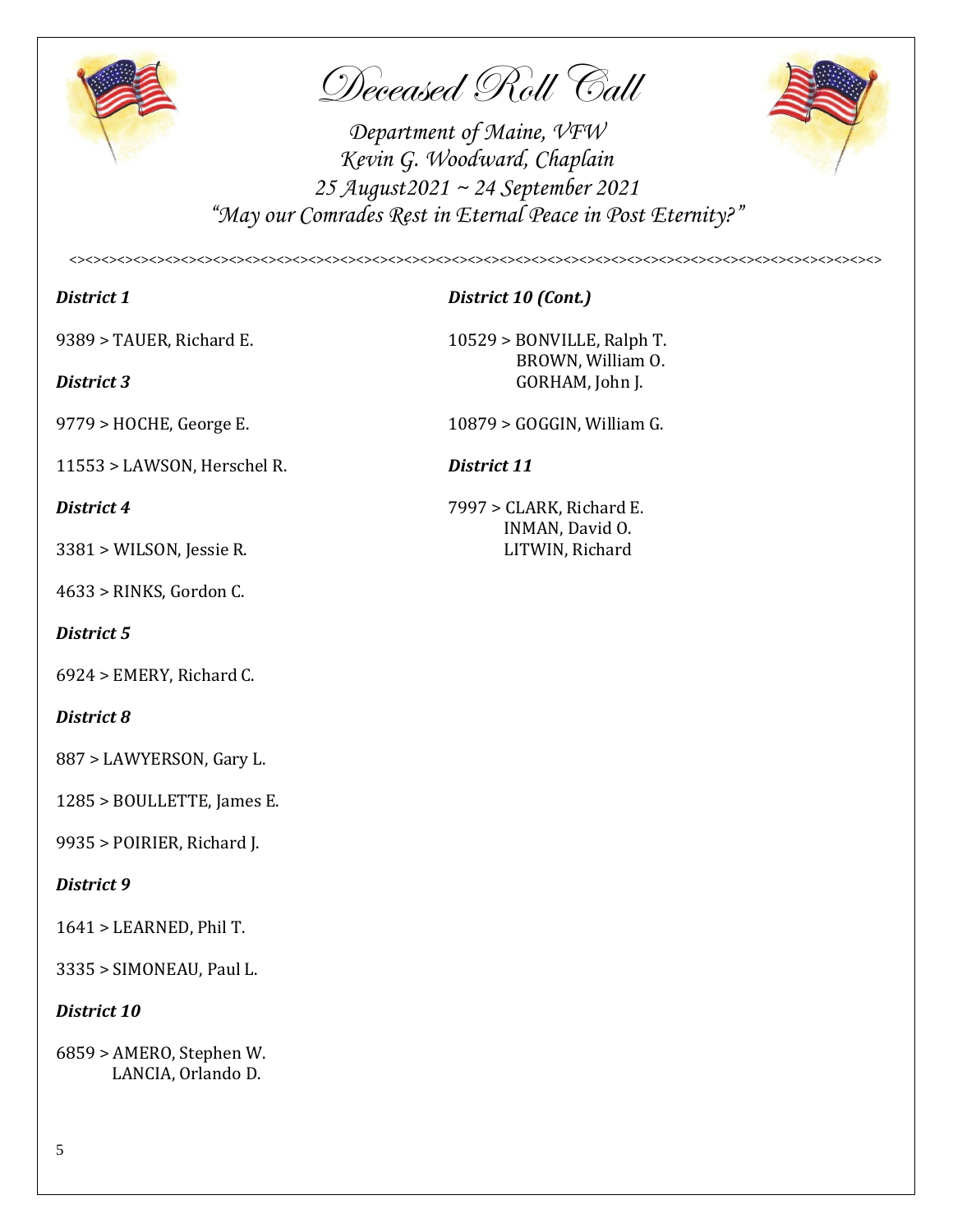

# *SENIOR VICE COMMANDER VETERANS SERVICE OFFICE ~ TOGUS BEAL's HOUSE PUBLIC RELATIONS OFFICER COMMANDERS SPECIAL PROJECT (CSP) Jenifer L. Lane*



 Greetings Comrades! Another busy month of helping veterans and their families. I hope all is well and everyone is staying safe and hydrated.

*Beals Hospitality House Togus:*Is still up and running and on behalf of the Board of Directors, I thank everyone for the donations. The things that we always can use is one-ply toilet paper, paper towels, water, and coffee pods. Please make sure you pass the word on our facility and that we are available for our Veterans and their families. If anyone has any questions or if you need brochures, please reach out to me. Donations should be made out to Beals Hospitality House and mailed to me.

*Public Relations:*I have seen some great coverage of all your hard work and events that have been taken place in the Department. Keep up the great work and brag about yourself – you deserve it. Please make sure that you forward your efforts to our Historian and don't forget we do have a national publication to submit to.

*Veteran Service Office Togus:* Our office is still open to appointments due to restrictions of VA Maine and COVID. We are here for you and our families. Please take in consideration that we are down to one service officer until we can fill the position. I have spoken to a few candidates but nothing solid. If you or someone you know is interested in filling the position of Assistant VSO, please forward my information to them.

*Commander's Special Project:*House in the Woods is always active and is readying themselves for the bear hunting season. Please take the time to view their website and or Facebook page. Donations should be made out to Dept of Maine VFW with Commander's Special Project in the memo line and mailed to me.

# *\*\*\*\*\*\*\*\*\*\*\*\*\*\*\*\*\*\*\*\*\*\*\*\*\*\*\* JUNIOR VICE COMMANDER INSPECTIONS ~ POW/MIA John J. Bouchard*

*Inspections:* Another month is going by; it is time to get your inspection done, Before the white stuff gets on the ground . The more you get done the better for everybody. Inspections are coming in slow . Time is flying by let get together and get the job done.; Lets have Commander Littlefield at 100% inspected [Smile god loves you all] STAY SAFE.

**POW/MIA:** Don't forget to send your reports on POW/MIA to get your Post credited. Credited is the POW/MIA chair, flying the POW/MIA flag, any functions dealing with POW/MIA. Returning home with full honors are:

 $>$ Navy Steward's Mate 2<sup>nd</sup> Class Jesus F. Garcia  $>$ Navy Fireman 1<sup>st</sup> Class Walter S. Belt Jr.  $\geq$ Army air Forces 2<sup>nd</sup> Lt Ernest N. Vienneau  $\geq$ Navy Seaman 2<sup>nd</sup> Class Arthur R. Thinnes >Navy Radioman 3rd Class Charles A. Montgomery >Army Cpl. Charles E. Hiltibran >Army Pvt. Stephen C. Mason >>Army Sgt Bernard J. Sweeney Jr. >Navy Seaman 1st Class Joseph C. Rouse >Army Air Force Sgt Francis W. Wiemerslage >Navy Seaman 2<sup>nd</sup> Class Joh G. Bock Jr. > >Marine Corps Cpl. Andrew Pellerito >Navy Hospital Apprentice 1st Class Keefe R. Connnolly >Navy Seaman 1st Class Joe E. Nightingale  $>$ Navy Seaman 1<sup>st</sup> Class Wesley E. Graham  $>$ Army 1<sup>st</sup> Lt James E. Wright >Army Pvt Donald A. Fabrize >Army 1Lt Anthony R, Mazzulla >Army Sgt Stanley L. DeWitt >Navy Seaman 1<sup>st</sup> Class Buford H. Dyer >Navy Fireman 2nd Class Benjiman C. Terhune

**\*\*\*\*\*\*\*\*\*\*\*\*\*\*\*\*\*\*\*\*\*\*\*\*\*\***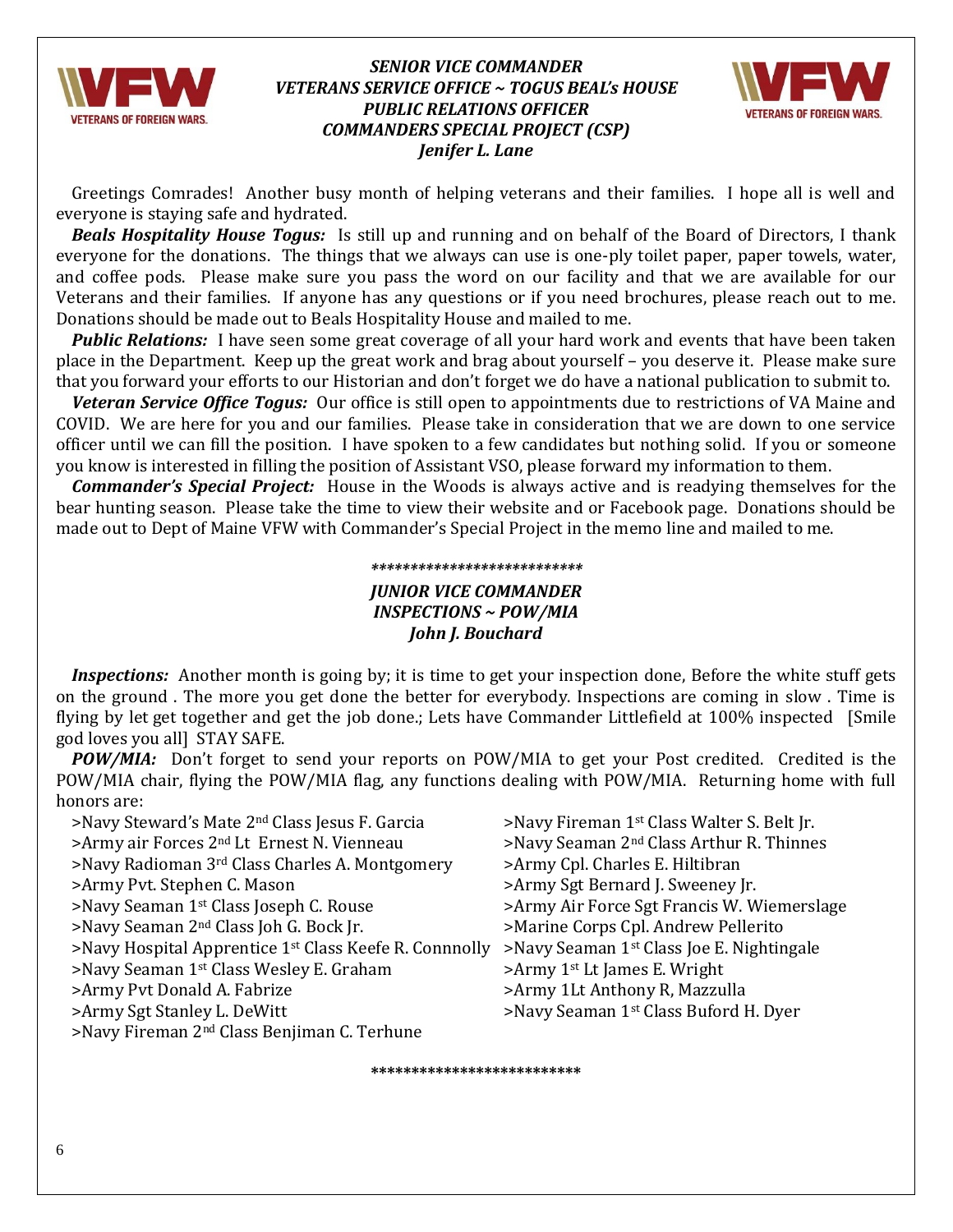# *QUARTERMASTER CHIEF OF STAFF BUDDY POPPY ~ INSURANCE & BONDS David D. Williams, PSC*

 I hope these General Orders finds everyone healthy and doing good. Things are coming in at a pretty good pace to include Bonding, Poppy orders and Quarterly reports. With that said, September 30th is the close of another Quarter, so Audits need to be completed soon and if you haven't sent me the one for the end of June then your late and please get them in as soon as possible.

 When making out checks for different projects, the checks are to be made out to the **"***Dept. Of Maine, VFW***"** not to me or the Chairperson. Also, when donating money for "VAVS", *the check should be made out to VAVS*  and sent to Mike Blair so that you can get the proper credit. Checks that are sent to me will be deposited in the correct account but you may not get the proper credit from the Chairperson. Also, *all VOD and PP checks need to go to Anthony Kimble .*

*Chief of Staff:* This is just a reminder that the membership year is in full swing now, please get your dues paid and check in with your older members or members in nursing homes who could use a little assistance from the post if capable.

 The Commander has been out and about, I know he has traveled to P.I. and Rumford for the new CBOC groundbreaking events held at each location. If you have something you would like him to attend, just reach out to him or the Adjutant, I'm sure he will make it if he can.

Have a great month

# *ADVANCING THE VFW MISSION*

#### **\*\*\*\*\*\*\*\*\*\*\*\*\*\*\*\*\*\*\*\*\*\*\*\*\*\*\*\*\***

# *JUDGE ADVOCATE VOICE OF DEMOCRACY ~ PATRIOT'S PEN ~ TEACHER OF THE YEAR WAYS & MEANS Anthony R. Kimble*

 Happy October, this year is going by so fast and we will be watching the leaves fall from the trees before we know it. Hope everyone had a more enjoyable summer this year and found time to relax and recharge their life with their family and loved ones. I am looking forward to our Maine VFW 100 Year Birthday celebration later on this month and I cannot wait to see everyone in person. Please continue to be safe and stay healthy.

# *Voice of Democracy and Patriot's Pen:*

2021-2022 **Voice of Democracy** theme will be: *America, where do we go from here?* 

2021-2022 **Patriot's Pen** theme will be: *How can I be a good American?*

 The new 2021-2022 Voice of Democracy and Patriot's Pens entry forms are now available on the Maine VFW website. Program brochure's designed to be duplicated for distribution can be viewed at:

*[www.vfw.org/uploadFiles/VFW.org/Community/Teacher%20Award%20Brochure.PDF,](http://www.vfw.org/uploadFiles/VFW.org/Community/Teacher%20Award%20Brochure.PDF)* or ordered through the VFW Store.

 *Post Adjutants and District Adjutants:* Please ensure you are submitting your VoD and PP post and District participation on the VFW.ORG website under the All-American Dashboard.

 When judging your entries, be sure to follow the example in Nationals Judging Criteria. For the Voice of Democracy, "*OCD*", or *O*riginality, *C*ontent, and *D*elivery. For Patriot's Pen, look for **T**heme **K**nowledge, **T**heme **D**evelopment and **C**larity of **I**deas.

# *Important Dates to Remember:*

# *Voice of Democracy/Patriot's Pen*

 **1 November**> All 1st Place School Winners due to the Post for Post Judging

**15 November**> All 1<sup>st</sup> Place Post Winners due to District for District Judging

**\*\*1 December**> All 1<sup>st</sup> Place District Winners due to Department for Final Judging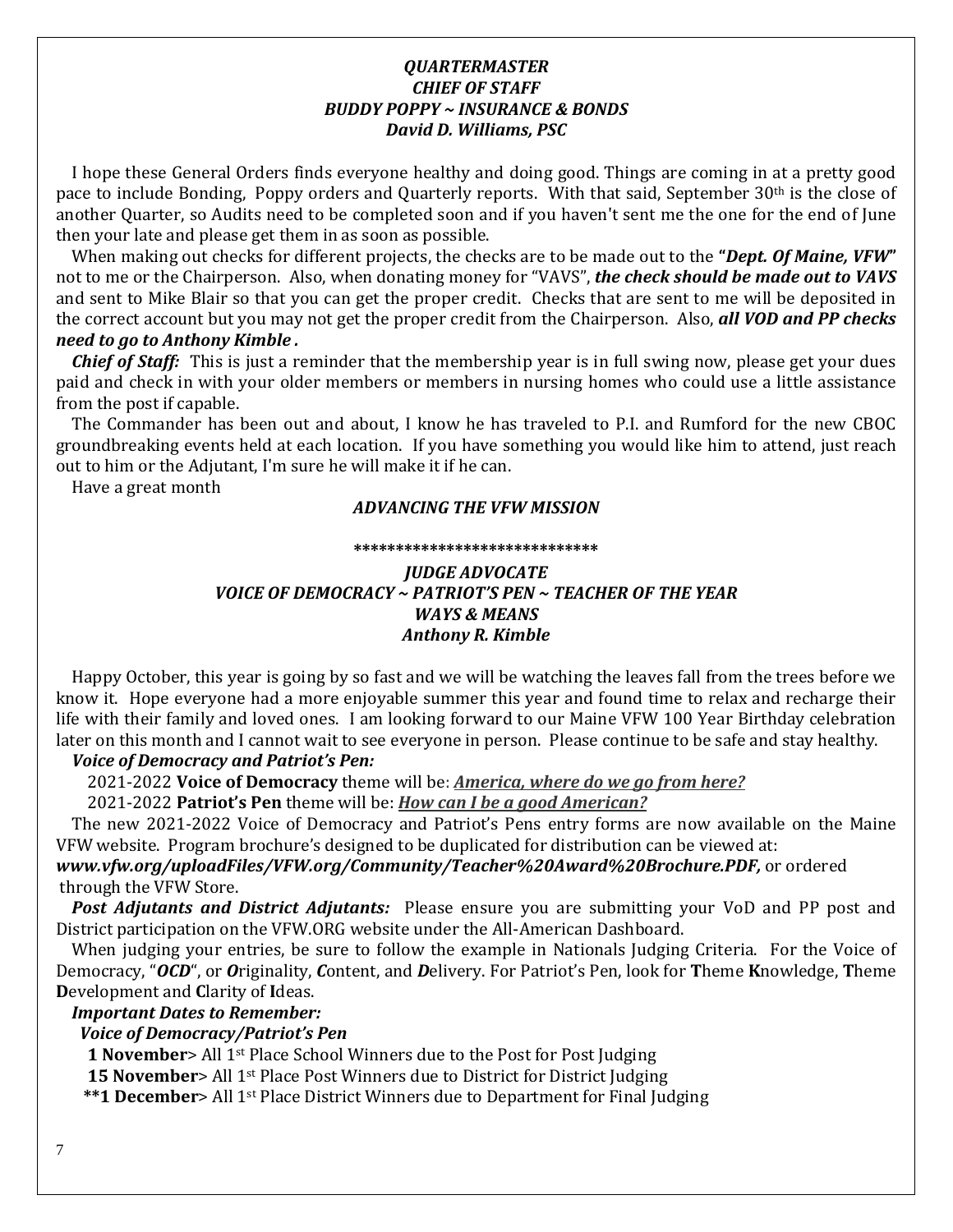*District to Department – One entry per District – with student's head and shoulders photo, and all personal information filled out on entry form. This applies to all entries to Department. Including your Districts posts participation report, form will be provided to be filled out and returned with your first place entry.*

 **30 December**> Completion of Department Judging

 **15 January**> Department Winners to National (Complete Package)

 *Teacher of the Year*

 **1 November**> Teacher Nominations Due to the Posts

 **15 November**> Teacher package due to the District for Judging

 **1 December**> Teacher Packages forwarded to Department for Final Judging

 **30 December**> Completion of Department Judging

 **30 December**> District Participation Reports due to Department Chairperson

# *NOTICE!!!* **Requirements for Teacher of the Year Entries**

- Completed Teacher VFW Entry Form
- Nomination Letter (Up to 350 words)
- Teacher Resume (1 page up to both sides)
- Up to five (5) pages (both sides) of supporting documentation
- A good quality head and shoulders Photo

*Ways and Means:* The tickets have been mailed to all the Posts and District Commanders, please work on selling these tickets during any post events. We are going to be going with the same prizes as last year,

1<sup>st</sup> Prize \$500, 2<sup>nd</sup> Prize \$250, 3<sup>rd</sup> Prize \$100. Please mail your ticket stubs and monies collected to me: Anthony Kimble, 64 Bayview Dr, Northport, ME 04849. Make all checks out to "*Department of Maine, VFW*" and in the memo line put "*Ways and Means*".

### **\*\*\*\*\*\*\*\*\*\*\*\*\*\*\*\*\*\*\*\*\*\*\*\*\*\*\*\*\*\***

# *SURGEON HISTORIAN ~ STUDENT VETERANS OF AMERICA (SVA) Amy Morse-Meuchel*

 *Historian:* In this month 100 years ago: The Governor of Maine was Percival P. Baxter, who donated land in Maine as we all know as Baxter State Park in Millinocket. Your income would be between \$1,000 to \$3,000 per year. The cost of bread was only 5 cents, a pound of steak cost 40 cents and the Ford Model T cost \$310. On October 24th, 1921, An American officer selects the body of the first "Unknown Soldier" to be honored among the approximately 77,000 United States servicemen killed on the Western Front during World War I, (History.com). Obviously, the Department of Maine VFW was established in 1921.

 *Surgeon:* I have received 1 safety report and 2 blood drive reports since July. If you think this is a mistake, please email me a copy of the report you have submitted. October is Breast Cancer Awareness Month. Men & Women should do regular exams. Even though it is much more common in women, men can get it too. October is also Domestic Violence Awareness Month. Everyone needs to be proactive in this. Whether it is happening to you or someone you know, do not hesitate to reach out for support. According to the CDC website, 182.5 Million Americans have been fully vaccinated, which brings up the point of getting your flu shot. October is known for anything and everything pumpkin related, however many fruits and vegetables peak in the month as well. Brussels sprouts, Delicata squash, Grapes and Pears are just a few to enjoy why they are ripe.

Stay Safe. Stay Healthy.

**\*\*\*\*\*\*\*\*\*\*\*\*\*\*\*\*\*\*\*\*\*\*\*\*\*\*\*\*\*\***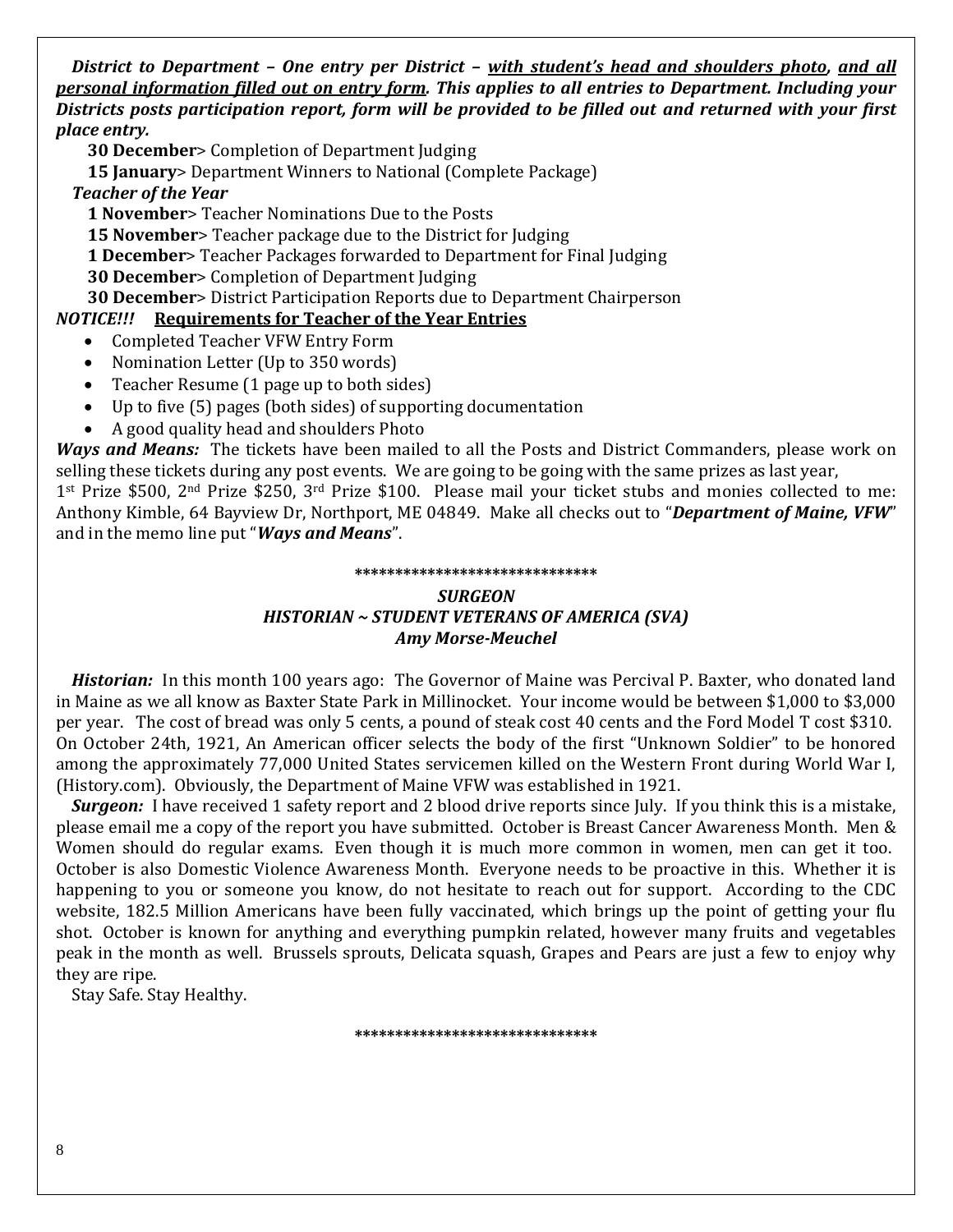# *CHAPLAIN MAINE OFFICERS LEADERSHIP DEVELOPOMENT (MOLD) WREATH ACROSS AMERICA (WAA) Kevin G. Woodward, PSC*

 We each have demands and stresses placed on us. We also have resources to help us to fulfill those demands and cope with those stresses. When these are in balance, we often feel effective and successful. Even so, we all go through those hard times when our resources seem inadequate or stretched thin. This is especially true when we face a challenge or unexpected event in any of the four big areas of life: the physical, social/relationships, mental, or spiritual. Our resilience is tested as we try to get back to a healthy balance. It is important to remember that when things seem out of balance, it may take time, work, and adjustments. Hang in there! You are not alone; we all struggle at times. Get help when you need to. Are you living a life that you find meaningful? Are you taking time to enjoy things like beauty, peace, and love? These can be a great resource to help you stay balanced and maintain your resilience.

 National Wreaths Across America Day December 18, 2021. The mission to "*Remember, Honor and Teach*" is carried out by coordinating wreath-laying ceremonies at Arlington National Cemetery, as well as over 3,000 additional locations in all 50 U.S. States, at sea and abroad. Please become a part of this mission to honor our fallen Comrades and help the Department with your sponsorships. Each \$ 15.00 sponsorship that you obtain provides a return of \$ 5.00 to the Department to assist in the continuing support of our various programs. Please send sponsorships to: Kevin G. Woodward, 9 Johnson Lane, Machiasport ME. 04655. *ME0016P* is the Department ID number and should be placed in the memo field of your check. You can also do a sponsorship online.

*https://www.wreathsacrossamerica.org/pages/20060/Overview/?relatedId=14720&modSw=donate* 

#### **\*\*\*\*\*\*\*\*\*\*\*\*\*\*\*\*\*\*\*\*\*\*\*\*\*\*\*\*\*\***

# *IMMEDIATE PAST STATE COMMANDER SCOUTING Michael K. Davis, IPSC*

 Another good month for Scouting. Post 5744 awarded a Scout with their Eagle Scout certificate. Post 109 donated their hall to Cub Scout pack 86 for recruiting night and donated \$500 to the pack.

 The following Posts are reported in Scouting for 2021-2022 - District 10 > 10643, 10879 > District 11, 9935, 9394 ,109, 5744

 Scouts who are registered, active members of a Boy or Girl Scout Troop, Venturing Crew, or a Sea Scout who have received the Eagle Scout Award, Girl Scout Gold Award, Venture Summit Award or Sea Scout Quartermaster Award are eligible for the Scout of the year.

Scout of the Year dates: Deadline for entry to VFW post is March 1st

Deadline to Department April 1st (Posts should notify District of submissions)

Deadline to National Headquarters May 1st

 My desire and goal is for all Posts and Districts to seek out applicants to work with and submit them to me for consideration. I should receive applicants from each District.

 If you know of a Scout that has completed his Eagle project and will be awarded Eagle rank contact me. I have certificates that the Department can award to those Scouts.

# **Boy Scout Web Page**

Pinetree Council *[https://www.pinetreebsa.org](https://www.pinetreebsa.org/)* Kahtahdin Council *[https://www.katahdinareabsa.org](https://www.katahdinareabsa.org/) Girl Scouts of Main[e http://www.girlscoutsofmaine.org](http://www.girlscoutsofmaine.org/)*

Scouting reports may be mailed to me at 135 Conant Ave., Auburn ME 04210. If you submit your community activities reports online at the post website, I will receive them. If you do not see credit in the GO'S please contact me.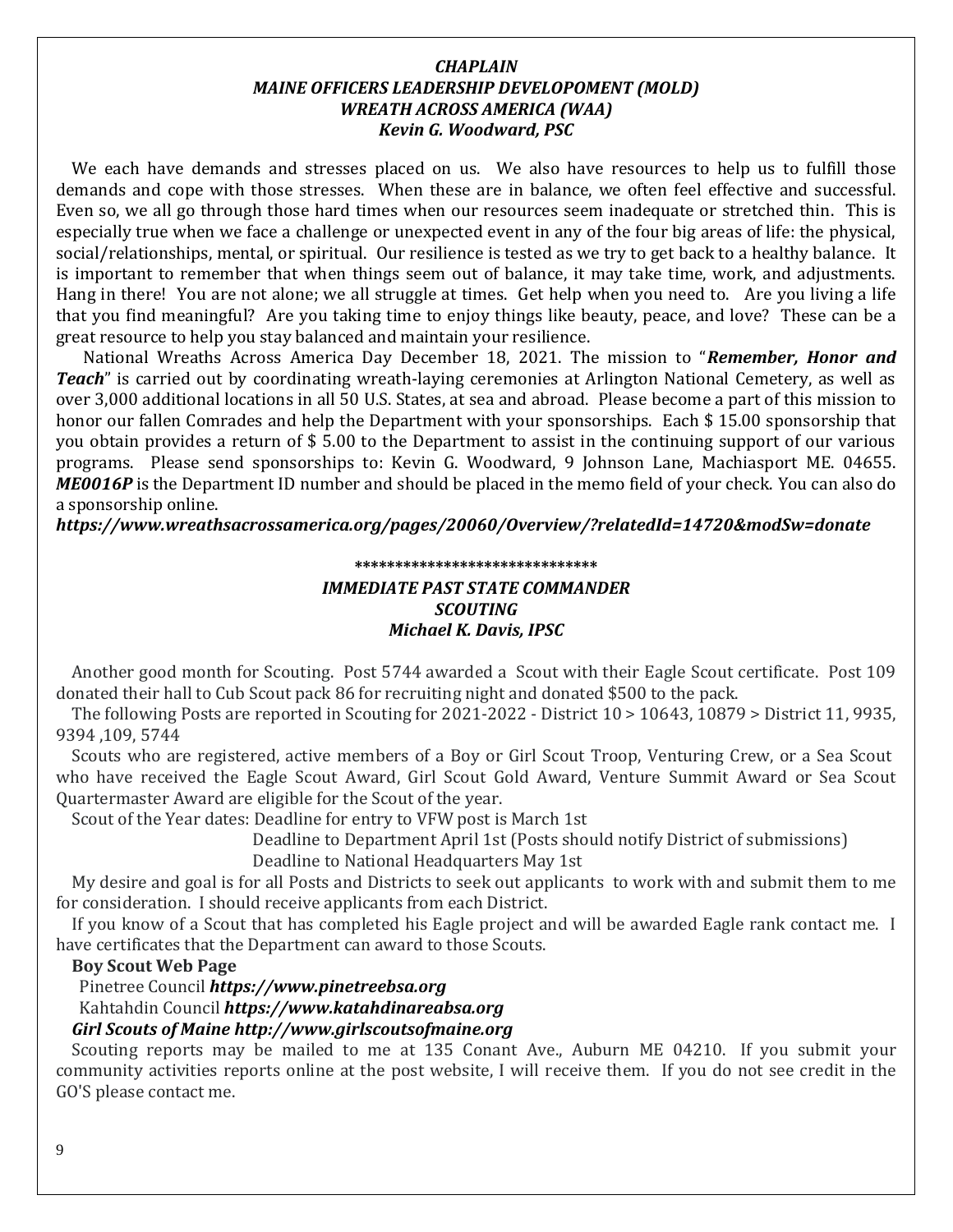# **\*\*\*\*\*\*\*\*\*\*\*\*\*\*\*\*\*\*\*\*\*\*\*\*\*\*\*\*\*\*** *NATIONAL COUNCIL MEMBER, MAINE MEMBERSHIP LEGISLATIVE ~ MAINE VETERAN'S HOMES (MVH) Steven J. SanPedro, PSC*

 Comrades: Congratulation to Post 7738 Bath and Post 10881 Farmington for reaching or exceeding their goal of 100% or higher. Great Job in attaining this milestone! Will your Post be the next Post to join them in the Commanders 100% Club!

*National Council Member, Maine:*I attended my first National Council of Administration from 12 September to 16 September in Kansas City, MO. It was a very eye-opening experience to say the least. My committee Appeals had one case and I was impressed on how professional everyone was. Then I sat through the whole Budget Committee meeting. They really got into the numbers. The staff explained or answered every question. Then there was a workshop where we went over everything and many question were asked. This made the CoA very quick the next day. I really enjoyed myself and learned a lot. Some information from this CoA is that any state with a VFW VSO will receive a 10% increase in grants from National. National Membership will be conducting a scrub of Members under the age of 65. Any deceased members identified will be removed next year and the Post will be notified.

Legislation: By the time you read this, I will have met with all of Maine's Legislators via Zoom. The VFW Virtual Legislative Conference is 27-29, September. I will be discussing the following topics Toxic Exposure, Dependency and Indemnity Compensation (DIC) increase, Economic Opportunity, Concurrent Receipt for Chapter 61 Veterans and Health Care. I am sure they will listen to me but I will have to follow up to ensure they act on these issues.

 *Membership:* Life Members have dropped in and everyone knows where they stand now. The Department is currently sitting at 78.83% with 6003 Members which is an increase of 75.99% and 5786 Members. We need 1612 Members to reach 100%. We have decreased our New Members by 2 and our Reinstated Members by 47 from this time last year. We are all recruiters and we must *Retain, Reinstate and Recruit* Members. We have 6 Posts that has completed a Recruiter Event and submitted the proper paperwork to me. Make sure you read and understand the 2021-2022 Membership Program. If you have any *questions on Membership, please contact me at 207-894-5260 or email me at sanpedro105@roadrunner.com*

 **Maine Veterans Homes:** I am very proud of the effort all the Homes are putting into keeping COVID-19 virus out of the Homes. Even with their efforts, there have been some cases with the residents and the staff. The vaccination rate for the residents and the staff are some of the highest in the state. I am sad to inform you that the move in date for the new Augusta Home has been push back yet again. This is due to the contractors moving slow on fixing the final issue in the Home. It is hoped that they will still move in before the end. I want to Thank everyone at the Homes as they are truly living up to their motto of "caring for those who served!"

### *"ADVANCING THE VFW MISSION"*

# **\*\*\*\*\*\*\*\*\*\*\*\*\*\*\*\*\*\*\*\*\*\*\*\*\*\*\*** *AMERICANISM/LOYALTY DAY Michael A. McInnis, Chairman*

 We are now entering the fifth month of the reporting year for community activities. So far, We have **2**  *Districts* and **17 Posts** that reported in Americanism/Loyalty Day Programs.

 *Americanism:* All Posts should be reported in Americanism. If you fly an American flag at home or at your Post, marched or participated in a Memorial Day Parade, Fourth of July Parade or Program and/or placed flags on graves for Memorial Day. Please report any/all programs completed either in person or on social media.

 *Loyalty Day:* All Posts should be reported in Loyalty Day. All Posts & Districts have held meetings. A Loyalty speech for you to use was sent to all Posts by Department Adjutant Andre Dumas. Many of you may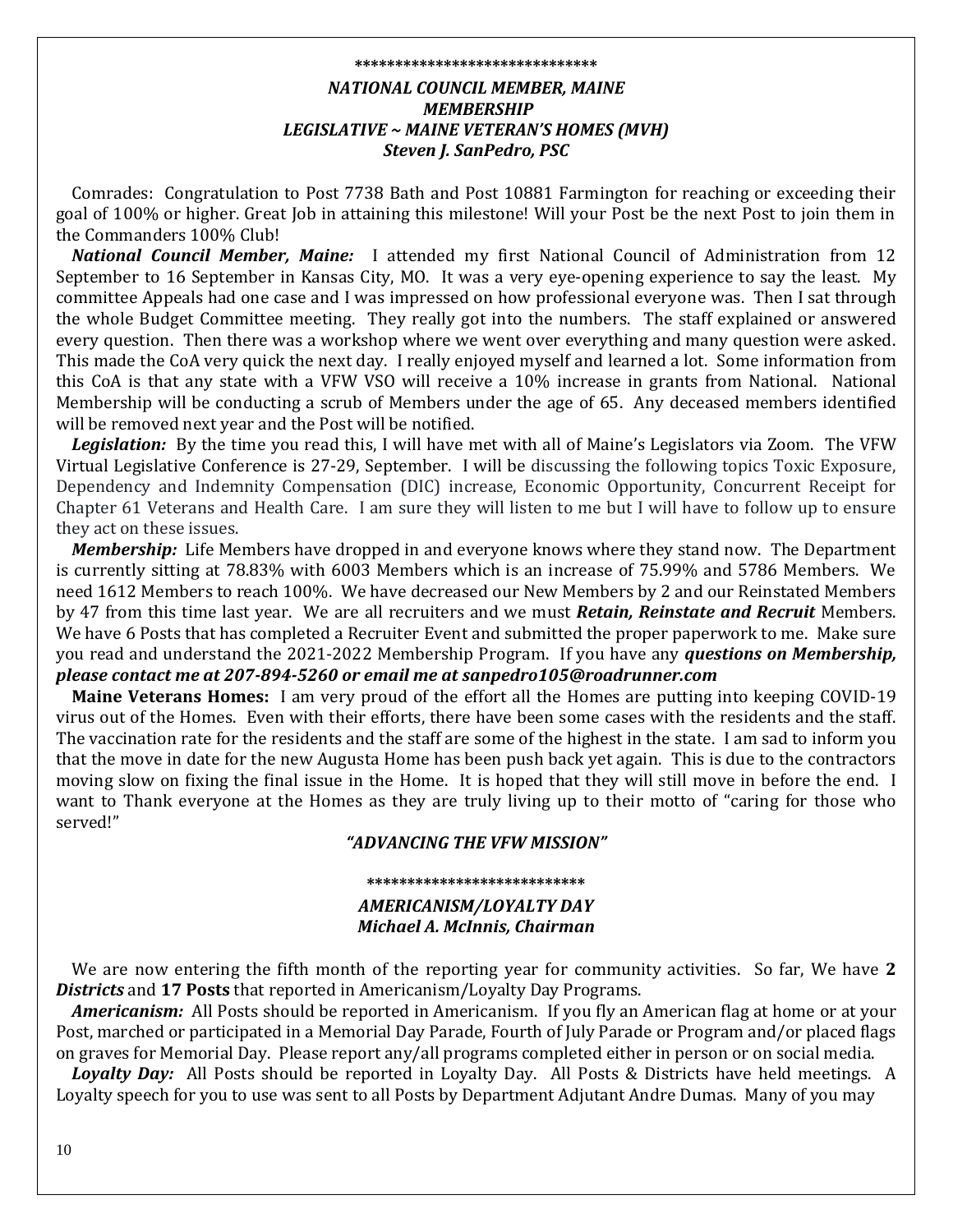not have held meetings, you can report if you participated by placing the Loyalty Day Speech on your social media. Please report any/all programs completed either in person or on social media.

# **\*\*\*\*\*\*\*\*\*\*\*\*\*\*\*\*\*\*\*\*\*\*\*\*\*\*\*\*\*** *AUDIT & FINANCE DEPARTMENT GRANTS Alfred E. Michaud Sr., PSC*

The Audit and Finance Committee will meet at the next COA.

 G*rants:* **Homeless Veterans Grant** through the Department of Labor \$10,000.00 approved funds release 1 October**.** 

Our **State of Maine VSO Grant** \$60,000.00 funds are starting to trickle in.

 Our **VA Transportation Grant** the **\$40,000.00 has been approved in process of closing previous grant. State Homeless Veterans Grant** we have had no info passed on if we will receive any this year so far.

#### **\*\*\*\*\*\*\*\*\*\*\*\*\*\*\*\*\*\*\*\*\*\*\*\*\*\*\*\*\*\*\*\*\*\*\***

# *COMMUNITY ACTIVITIES Christopher L. Robison, PSC*

 Hello Comrades! Fall is now upon us and the weather is turning colder. Outside activities will be slow with the impending weather, but we must continue to show our communities the importance of our activities. I appreciate all the effort thus far. Keep up the good work!

 Happy 100th Anniversary to the Department of Maine! I hope everyone enjoys celebrating the Department's success over the past century. Thanks again.

Yours in Comradeship,

### **\*\*\*\*\*\*\*\*\*\*\*\*\*\*\*\*\*\*\*\*\*\*\*\*\*\*\*\*\***

# *CREDENTIALS Arthur J. Roy, PSC*

 *Voting at Department Convention:* Department By-Laws, Article V, Section 5: *Section 5.*The following rules and regulations shall govern voting at Department Convention.

 (a) The list of Post Delegates and Post Alternates (Consisting of 1 per 30 members) to be honored must bear signatures of both the Post Commander and Post Adjutant and be submitted to the Credentials Committee Chairman.

 (b) At time of voting, the comrade casting the vote will have to announce his/her name for purpose of checking authenticity. This check shall be made by the Credentials Committee during roll-call vote.

 (c) The Post Commander must be present and registered in order for his/her vote to be cast. In the absence of the Commander, the Senior Vice Commander may register in his/her place. In the absence of both the Commander and Senior Vice, the Junior Vice Commander may register.

 (d) The Chief Teller will submit to the Department Adjutant one certified report, signed by the tellers, of the vote tallied following each rollcall taken and said tallies (report) will be retained as a part of the Convention Records.

 (e) Registration of Post Delegates and Alternates will close at 10:00 am on the day of the election of Department Officers to allow the Credentials Committee time to make official tabulations.

 (f) A rollcall of a Post vote as cast by authorized Post delegates may be challenged at the call of any three officers or delegates representing three different Posts or any one member of the Credentials Committee.

 (g) All monies owed to the Department, Trustee Report, Post Inspections, Copy of Bonding must be in the hands of the State Quartermaster prior to being eligible to vote. All Posts and Districts are also required to be incorporated.

*"All Reports must be completed on time and sent to State Quartermaster"*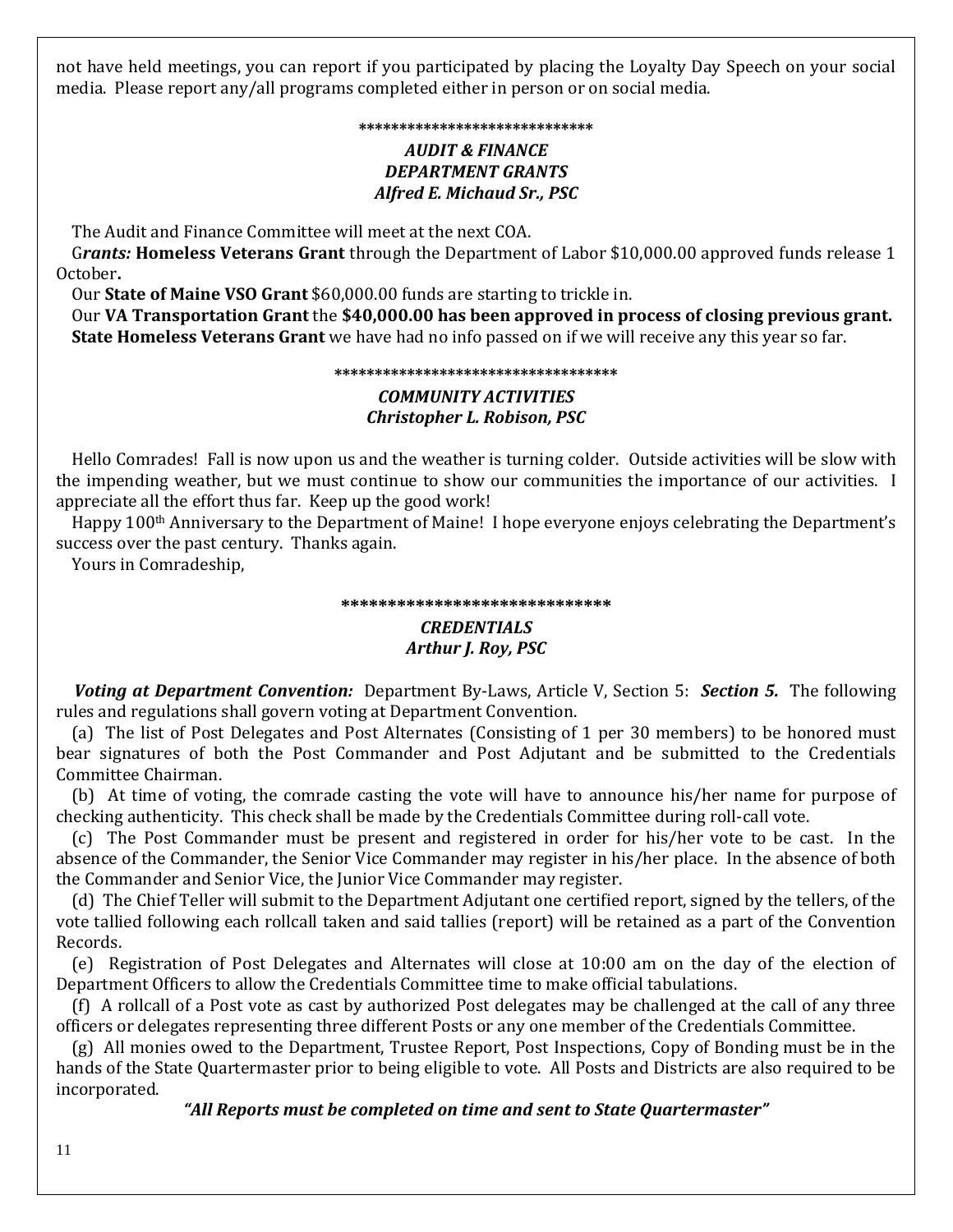#### **\*\*\*\*\*\*\*\*\*\*\*\*\*\*\*\*\*\*\*\*\*\*\*\*\*\*\*\*\*\*\*\***

# *HOMELESS VETERANS VETERANS CEMETERY SOUTH ~ ASSISTANT LEGISLATIVE (Augusta) MEMBERSHIP RECRUITER (South) James E.N. Bachelder, PSC*

# *Homeless Veterans:*

*Stand-Downs:* We have received the Department of Labor \$10,000 grant for the Stand-Downs. We are in Caribou on the  $5<sup>th</sup>$  from 10 am until 2 pm at the Cary Medical Center. We will be at the Bangor CBOC on Tuesday Oct  $12<sup>th</sup>$  from 10 am until 2 pm then to the Lewiston CBOC on Oct  $18<sup>th</sup>$ . The Bureau of Veterans Services is pre-registering Veterans so they can get their sizes and make-up their clothing bag in advance.

*Maine Veterans in Need:* We are in need of Welcome kits. We are trying to house 100 Veterans in 100 days. We have furniture but need the other household goods; one needs to take care of their home. The list was in last months' GO's. Please look at the list and see what your Post can do to help our Veterans in need.

*Homeless Veterans Action Committee:* There wasn't a meeting this month. The number of Homeless Veterans in August was 199, sheltered was 162, unsheltered was 37, chronically homeless was 40 and the number of days from identification to move in is 233 days. There are very high numbers. The goal is to house a Veteran in 90 days.

 If you have any questions, please feel free to contact me at *james.bachelder@metrocast.net* or call 432-7127 between 9 am to 9 pm.

# *Veterans' Cemetery South:*

*POW/MIA Memorial:* Still waiting for the white marble that is placed on the top of the tablets.

*Committal Shelter Retrofit:* We are now raising funds for the 3/4 enclosure of the Committal Shelter to block the high winds. We expect this to cost around \$30,000.00.

*Groundskeepers:* The personal changes and the contractor working together is showing. When you come to the cemetery, you see the difference.

 If you have any questions, please feel free to contact me at james.bachelder@metrocast.net or call 432-7127 between 9 am to 9 pm.

*Assistant Legislative (Augusta):*Nothing to report at this time.

#### **\*\*\*\*\*\*\*\*\*\*\*\*\*\*\*\*\*\*\*\*\*\*\*\*\*\*\*\*\*\***

## *HOSPITAL/VAVS Michael W. Blair, Director*

Total amount of donations for the month of September 2021 was \$1,050.00.

\$250.00 will be used to buy Bingo Coupon Books.

\$50.00 is going to the Fall Frolic.

The remainder of \$750.00 is to be used by Hospital / VAVS as needed for Veterans Care.

**\*\*\*\*\*\*\*\*\*\*\*\*\*\*\*\*\*\*\*\*\*\*\*\*\*\*\*\*\***

# *NATIONAL HOME*

### *Teresa Drag, Chairperson*

 **Happy Autumn!** The VFW National Home has updated their website, and you can watch a "Virtual Tour".  *THANK YOU to Post 11362 and Post 887 for their donations.*

 Please note, mailing address for donations is Teresa Drag, PO Box 140, Paris ME 04271. Checks should be made out to "*Dept of Maine, VFW*" or the "*VFW National Home for Children*". If check is made to Dept of Maine, please write in the notes line that it is for the "*National Home*". If checks come in made out to me, it adds additional delay.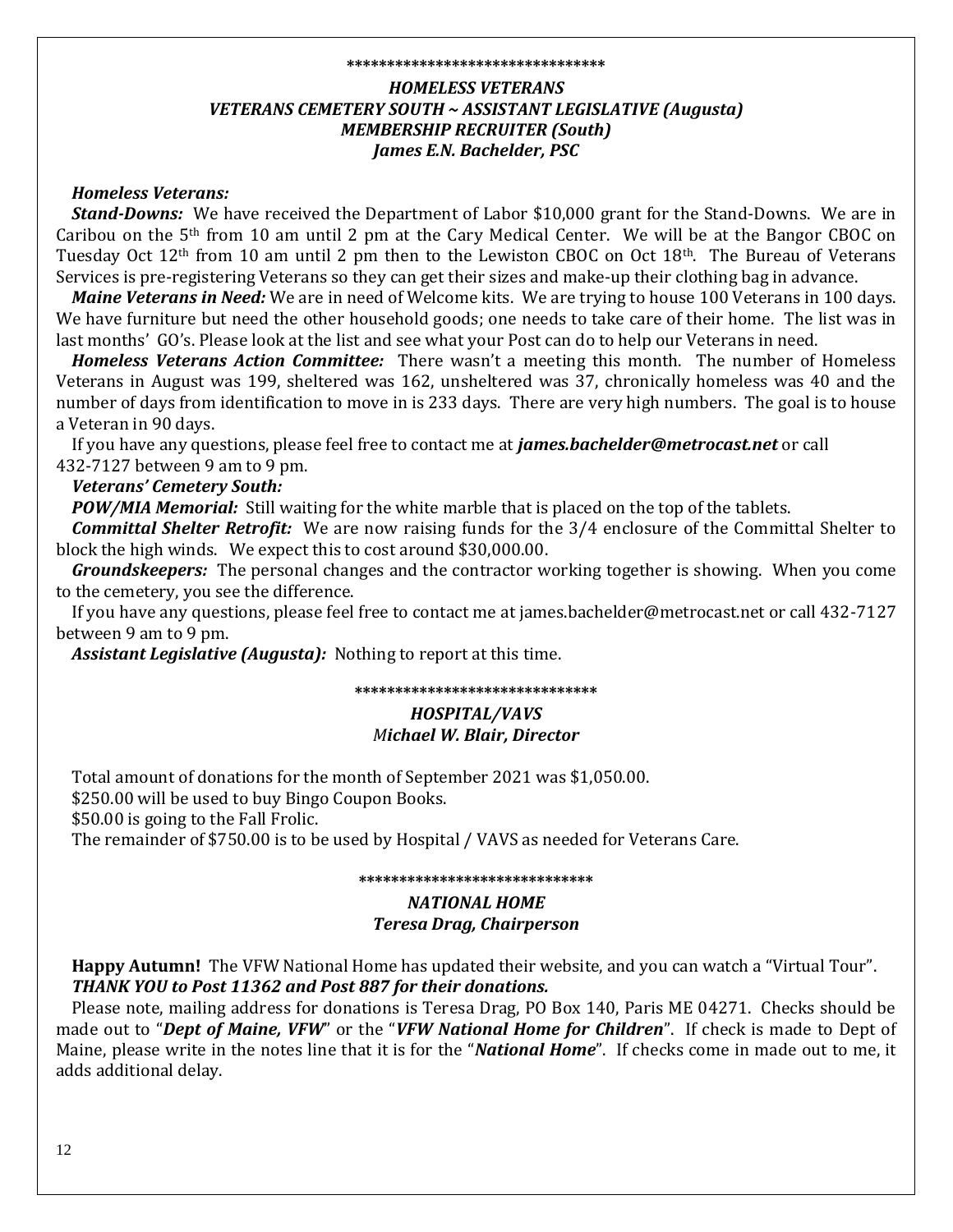If your Post wishes to make a larger donation, such as a memorial brick, or to purchase a life membership – that is done via the National Home website. In those cases, just send an email to me: *Teresapost9787@outlook.com* so that I can track those donations.

#### **\*\*\*\*\*\*\*\*\*\*\*\*\*\*\*\*\*\*\*\*\*\*\*\*\*\*\*\*\*\***

# *NATIONAL VETERANS SERVICE Christopher L. Armstrong, PSC/Chairman*

 Hello Comrades: Hope this finds everyone doing well and getting ready for our next season which should be a little cooler.

Good news, we received a few more checks. I really wish they were coming in quicker.

So far, I have only received a few phone calls for Veterans needing help which by now, I have usually received more so not sure if this a good thing or not. Please make sure to let me know if you know of anyone in need of assistance, that is why we do what we do.

 With Fall being here and winter will be here before we know it, please make sure you check in with our Veterans and our elderly, they may need us more now than ever the way things are going in the world at this time. Please stay safe and always remember we are here for each other.

# **\*\*\*\*\*\*\*\*\*\*\*\*\*\*\*\*\*\*\*\*\*\*\*\*\*\*\*** *VETERANS SERVICE OFFICE Cornelius J. Ware, SO*

 *Service Office COVID-19 Procedures:* As we are continuing to feel the impact of the Delta strain on our office. Our office is still doing appointments only no walk-in traffic for the time being. This is still a temporary measure but necessary for R.O. protocol and our depleted office staffing level. We hope that this surge will safely pass, and we look forward to the VARO's plans and procedures for the full safe reopening of our office. Until then, remember the VSO staff though limited is still here in the office and ready to assist you. We are still conducting business with the health and safety of the office and the veteran's we serve is our primary concern. Sorry for the temporary inconvenience. You can continue to reach us at the VFW Service Office phone number (207)623-5723. Email us at *[vfw .vbatog@va.gov](mailto:vfw%20.vbatog@va.gov)* or regular mail:

VFW Dept. Service Office, VA Regional Office, P.O. Box 3311, Augusta, ME 04330-3311

 Thank you for your understanding and support as we continue to work through this crisis together. In our absence you can contact the Togus Benefits Office at (207)621-6938 for assistance. But for now, please stay healthy and stay safe.

 *Presumptive claims for particulate matter exposure in Southwest Asia:* The Department of Veterans Affairs will begin processing disability claims August 2 for asthma, rhinitis and sinusitis on a presumptive basis based on presumed particulate matter exposures during military service in Southwest Asia and certain other areas - if these conditions manifested within 10 years of a qualifying period of military service.

 The VA concluded that particulate matter pollution is associated with chronic asthma, rhinitis and sinusitis for Veterans who served in the Southwest Asia theater of operations beginning Aug. 2, 1990 to the present or Afghanistan, Uzbekistan, Syria or Djibouti beginning Sept. 19, 2001 to the present. VA's review also concluded that there was sufficient evidence to presume that these Veterans have been exposed to particulate matter. The Southwest Asia theater of operations refers to Iraq, Kuwait, Saudi Arabia, the neutral zone between Iraq and Saudi Arabia, Bahrain, Qatar, the United Arab Emirates, Oman, the Gulf of Aden, the Gulf of Oman, the Persian Gulf, the Arabian Sea, the Red Sea and the airspace above these locations.

 VA will conduct outreach to impacted Veterans and survivors to inform them about their eligibility and will provide information on how to apply. Veterans and survivors who believe they may be eligible for the newly established presumptive conditions are encouraged to apply. They should seek VSO or VA assistance to file a VA Form 21-526EZ if applying for the first time or a VA Form 20-0995 if they are reapplying for conditions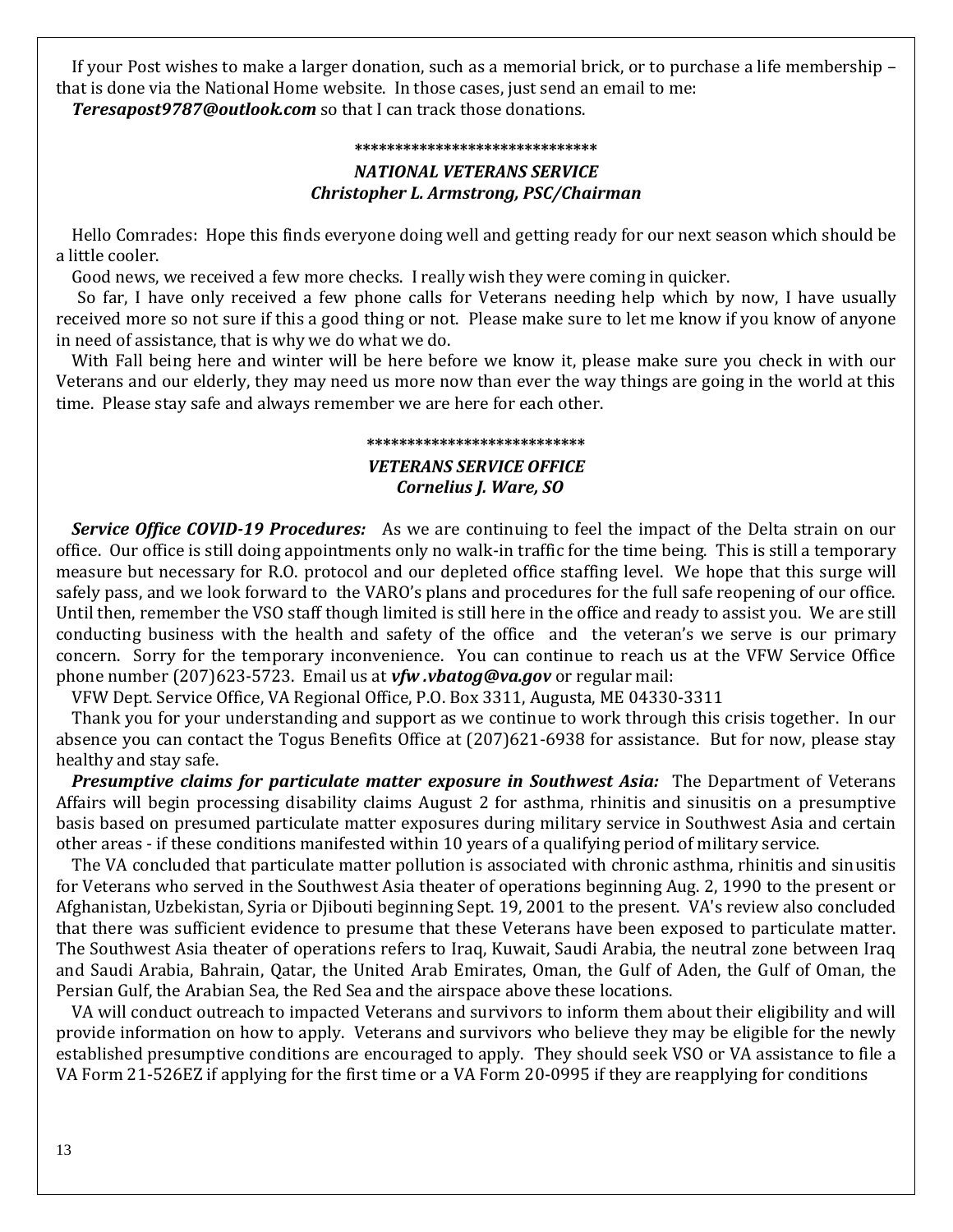that were previously denied. For more information on the new presumptive conditions, veterans can visit VA's website at Airborne Hazards and Burn Pit Exposures - Public Health (va.gov).

# *"VETERANS SERVING VETERANS"*

#### **\*\*\*\*\*\*\*\*\*\*\*\*\*\*\*\*\*\*\*\*\*\*\*\*\*\*\*\*\*\***

## *WEBSITE COORDINATOR Thomas R. Lussier, PSC*

 The Department Website is in good working order. The 2021-2022 VOD, PP themes and entry applications are available. The Department 2021-2022 directory has been updated.

 Please ensure any directory changes that need to be made are sent to the Department Adjutant. Would always like to see more guestbook entrees and photos.

 Comrades, the Department website contains an incredible amount of information designed to make everyone's job more helpful. Many years have been devoted to creating this site so please utilize it! If anyone has any problems, please don't hesitate to contact me. Thank You!

#### **\*\*\*\*\*\*\*\*\*\*\*\*\*\*\*\*\*\*\*\*\*\*\*\*\*\*\*\*\*\*\*\*\*\*\***

## *YOUTH ACTIVITIES Michael A. Switzer, Chairman*

 I would like to give Special Recognition to Old Town Post#3381! They were able to provide toys and prizes for the youth during the Milford Days Celebration and also raised \$210 for the event.

 GSME is holding a Virtual "Halloween at Pandora's Manor" that will take place on Oct. 15, 2021 from 6 pm to 7 pm. Participants will Solve puzzles and riddles as they work together as detectives in this highly interactive virtual mystery experience. Juniors will work on parts of the Detective Badge and Cadettes will work on parts of the Special Agent badge. Registration for this event ends Oct. 6, 2021. This event is \$18 and is available to Juniors and Cadettes. For More information, please go to:

# *https://mygs.girlscouts.org/event-detail?id=110-10152021-kpw01*

 Please remember that any Youth Activities your Post participates in, submit your Activities Reports. You may also contact me with any information of Programs and Events your Post has participated in and I will gladly make mention in the next edition of GOs.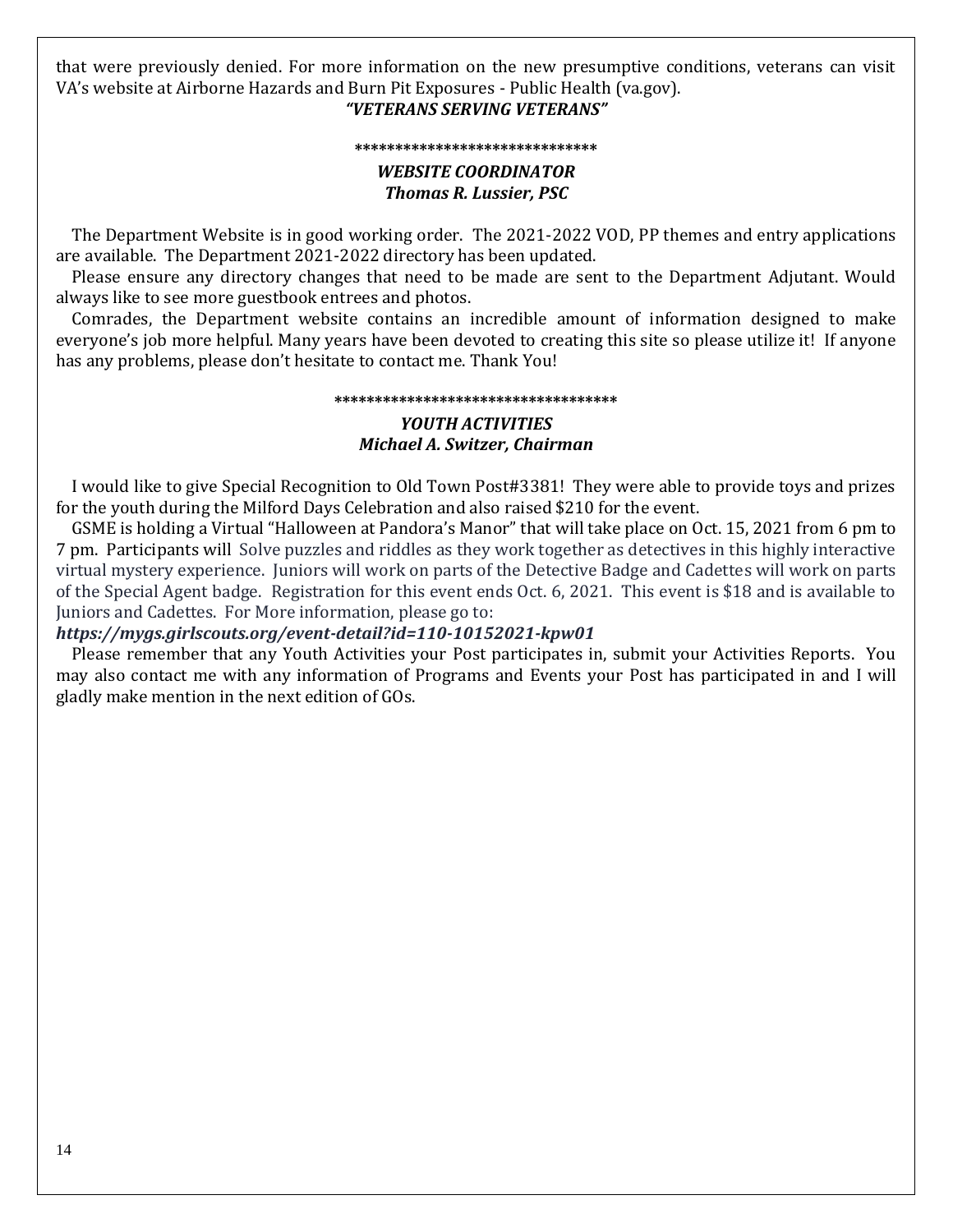# **DEPT @ 78.92% - Need 1605 For 100% (7+) Department Statistics**

| Post                     | Dist           | Life | <b>New</b>       | Reinst       | Cont           | Total | Prior<br>Year | Percent | +/-    | City                  | N/R<br>LM               |
|--------------------------|----------------|------|------------------|--------------|----------------|-------|---------------|---------|--------|-----------------------|-------------------------|
| 2599                     | $\mathbf{1}$   | 95   | 0                | 0            | 4              | 99    | 169           | 58.57%  | $-70$  | PRESQUE ISLE          | 0                       |
| 6187                     | 1              | 52   | $\mathbf 0$      | 0            | 4              | 56    | 83            | 67.46%  | $-27$  | <b>FORT FAIRFIELD</b> | 0                       |
| 9389                     | 1              | 339  | $\mathbf 0$      | 0            | 21             | 360   | 486           | 74.07%  | $-126$ | CARIBOU               | 0                       |
| 9699                     | 1              | 62   | $\mathbf 0$      | 0            | 3              | 65    | 80            | 81.25%  | $-15$  | <b>ASHLAND</b>        | 0                       |
| <b>District</b><br>Total | 1              | 548  | 0                | $\mathbf 0$  | 32             | 580   | 818           | 70.90%  | $-238$ |                       | 0                       |
| Post                     | Dist           | Life | <b>New</b>       | Reinst       | Cont           | Total | Prior<br>Year | Percent | +/-    | City                  | N/R<br>LM               |
| 1605                     | $\overline{c}$ | 119  | $\mathbf 0$      | 0            | 1              | 120   | 132           | 90.90%  | $-12$  | <b>BURLINGTON</b>     | $\mathbf 0$             |
| 7529                     | $\overline{c}$ | 54   | $\pmb{0}$        | $\pmb{0}$    | 3              | 57    | 83            | 68.67%  | $-26$  | <b>ISLAND FALLS</b>   | $\overline{0}$          |
| <b>District</b><br>Total | $\overline{2}$ | 173  | $\mathbf 0$      | $\mathbf 0$  | 4              | 177   | 215           | 82.32%  | $-38$  |                       | $\overline{0}$          |
| Post                     | Dist           | Life | <b>New</b>       | Reinst       | Cont           | Total | Prior<br>Year | Percent | $+/-$  | City                  | N/R<br>LM               |
| 9779                     | 3              | 97   | $\pmb{0}$        | $\pmb{0}$    | 6              | 103   | 136           | 75.73%  | $-33$  | <b>CALAIS</b>         | 0                       |
| 11553                    | 3              | 100  | 0                | 0            | 11             | 111   | 139           | 79.85%  | $-28$  | <b>HARRINGTON</b>     | $\overline{0}$          |
| <b>District</b><br>Total | $\mathbf{3}$   | 197  | 0                | $\mathbf 0$  | 17             | 214   | 275           | 77.81%  | $-61$  |                       | $\overline{0}$          |
| Post                     | Dist           | Life | <b>New</b>       | Reinst       | Cont           | Total | Prior<br>Year | Percent | +/-    | City                  | N/R<br>LM               |
| 109                      | 4              | 117  | 0                | 0            | 13             | 130   | 170           | 76.47%  | $-40$  | <b>ELLSWORTH</b>      | $\pmb{0}$               |
| 1761                     | 4              | 168  | $\overline{c}$   | 0            | 11             | 181   | 244           | 74.18%  | -63    | <b>BANGOR</b>         | $\mathbf{1}$            |
| 3381                     | 4              | 158  | $\mathbf 0$      | 0            | 10             | 168   | 197           | 85.27%  | -29    | <b>OLD TOWN</b>       | $\overline{0}$          |
| 4633                     | 4              | 102  | 1                | 0            | 5              | 108   | 111           | 97.29%  | -3     | <b>HAMPDEN</b>        | $\overline{c}$          |
| <b>District</b><br>Total | 4              | 545  | 3                | 0            | 39             | 587   | 722           | 81.30%  | $-135$ |                       | 3                       |
| Post                     | Dist           | Life | <b>New</b>       | Reinst       | Cont           | Total | Prior<br>Year | Percent | $+/-$  | City                  | N/R<br>LM               |
| 4298                     | 5 <sup>5</sup> | 51   | $\overline{0}$   | $\mathbf{0}$ | $\overline{4}$ | 55    | 69            | 79.71%  | $-14$  | <b>DEXTER</b>         | $\overline{\mathbf{0}}$ |
| 5723                     | 5              | 3    | 0                | 0            | $\overline{2}$ | 5     | 15            | 33.33%  | $-10$  | <b>JACKMAN</b>        | $\overline{0}$          |
| 6924                     | 5              | 94   | 1                | 0            | 3              | 98    | 119           | 82.35%  | $-21$  | <b>FAIRFIELD</b>      | 0                       |
| 7865                     | 5              | 110  | $\boldsymbol{0}$ | 0            | 8              | 118   | 131           | 90.07%  | $-13$  | MADISON-ANSON         | 1                       |
| 7866                     | $\mathbf 5$    | 8    | 0                | 0            | 1              | 9     | 13            | 69.23%  | -4     | <b>NORRIDGEWOCK</b>   | $\overline{0}$          |
| 10881                    | 5              | 23   | 0                | 0            | 2              | 25    | 25            | 100.00% | 0      | <b>FARMINGTON</b>     | 0                       |
| 11191                    | 5              | 21   | 0                | 0            | 4              | 25    | 35            | 71.42%  | $-10$  | <b>NEWPORT</b>        | $\mathbf 0$             |
| <b>District</b><br>Total | 5              | 310  | 1                | 0            | 24             | 335   | 407           | 82.30%  | $-72$  |                       | 1                       |

# **\_\_\_\_\_\_\_\_\_\_\_\_\_\_\_\_\_\_\_\_\_\_\_\_\_\_\_\_\_\_\_\_\_\_\_ Maine as of Monday September 27, 2021**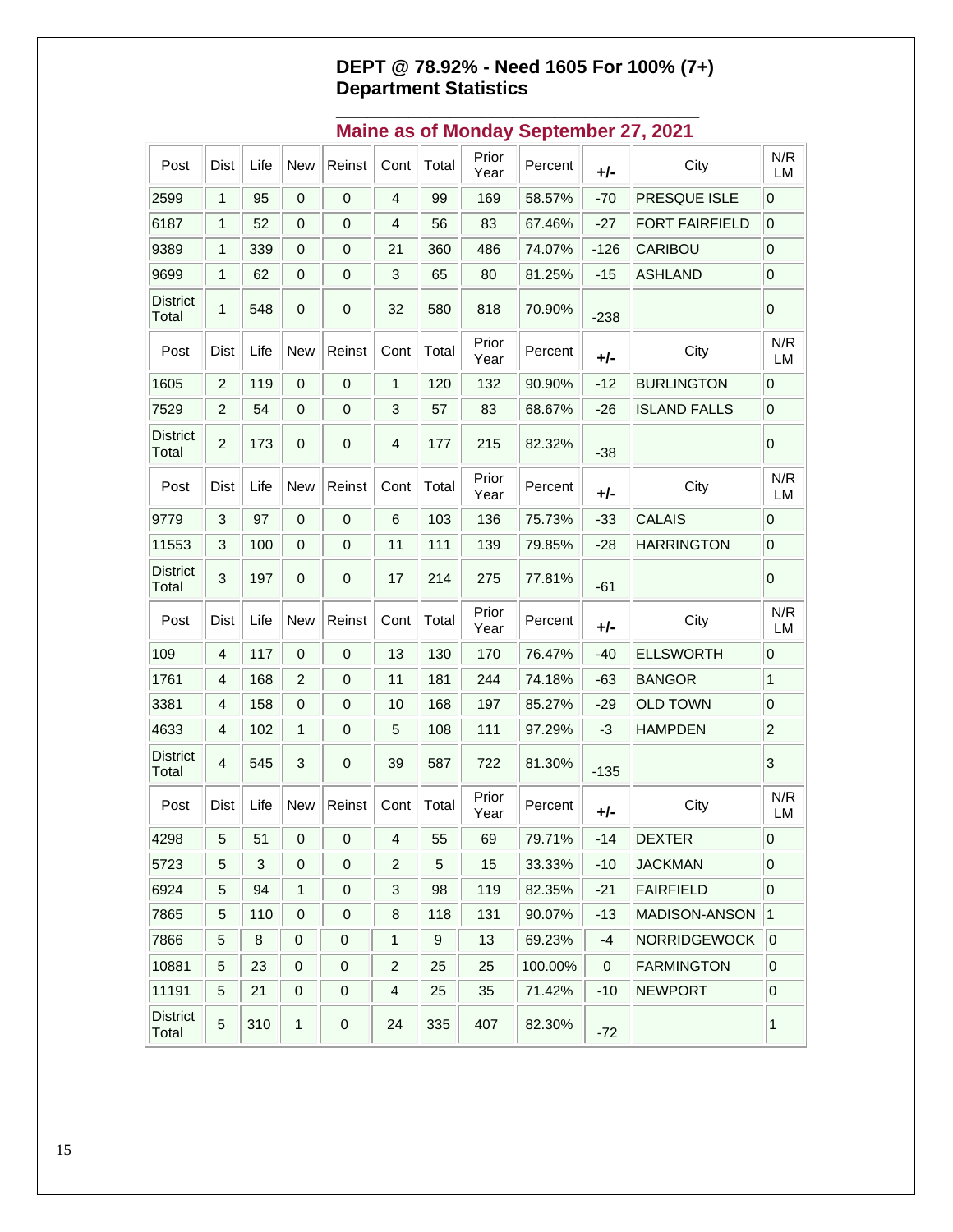| Post                     | Dist             | Life | <b>New</b>     | Reinst         | Cont             | Total | Prior<br>Year | Percent | $+/-$  | City                              | N/R<br>LM        |
|--------------------------|------------------|------|----------------|----------------|------------------|-------|---------------|---------|--------|-----------------------------------|------------------|
| 3095                     | 6                | 8    | 1              | $\mathbf 0$    | $\overline{c}$   | 11    | 17            | 64.70%  | -6     | <b>FRIENDSHIP</b>                 | 0                |
| 3108                     | 6                | 115  | 0              | 0              | 11               | 126   | 171           | 73.68%  | $-45$  | <b>BELFAST</b>                    | $\mathbf 0$      |
| 4169                     | 6                | 8    | 0              | 0              | 1                | 9     | 14            | 64.28%  | -5     | <b>VINALHAVEN</b>                 | $\boldsymbol{0}$ |
| 6131                     | 6                | 47   | 0              | 1              | 13               | 61    | 78            | 78.20%  | -17    | <b>NORTHPORT</b>                  | $\mathbf 0$      |
| 9437                     | 6                | 38   | 0              | 0              | 1                | 39    | 45            | 86.66%  | -6     | <b>WASHINGTON</b>                 | $\mathbf 0$      |
| <b>District</b><br>Total | 6                | 216  | 1              | 1              | 28               | 246   | 325           | 75.69%  | -79    |                                   | 0                |
| Post                     | Dist             | Life | <b>New</b>     | Reinst         | Cont             | Total | Prior<br>Year | Percent | +/-    | City                              | N/R<br>LM        |
| 2197                     | 7                | 57   | 0              | $\mathbf 0$    | 6                | 63    | 86            | 73.25%  | $-23$  | <b>TOPSHAM</b>                    | 0                |
| 4525                     | 7                | 52   | 0              | $\mathbf 0$    | 3                | 55    | 69            | 79.71%  | -14    | <b>WALDOBORO</b>                  | $\mathbf 0$      |
| 7738                     | 7                | 56   | 5              | 0              | 17               | 78    | 73            | 106.84% | $+5$   | <b>BATH</b>                       | $\mathbf 0$      |
| <b>District</b><br>Total | 7                | 165  | 5              | 0              | 26               | 196   | 228           | 85.96%  | $-32$  |                                   | 0                |
| Post                     | Dist             | Life | <b>New</b>     | Reinst         | Cont             | Total | Prior<br>Year | Percent | +/-    | City                              | N/R<br>LM        |
| $\boldsymbol{9}$         | 8                | 39   | 0              | $\mathbf 0$    | $\overline{7}$   | 46    | 54            | 85.18%  | -8     | <b>GARDINER</b>                   | $\mathbf 0$      |
| 887                      | 8                | 199  | $\mathbf{1}$   | $\overline{c}$ | 12               | 214   | 261           | 81.99%  | -47    | <b>AUGUSTA</b>                    | $\mathbf 0$      |
| 1285                     | 8                | 214  | 0              | 0              | 0                | 214   | 235           | 91.06%  | $-21$  | <b>WATERVILLE</b>                 | $\boldsymbol{0}$ |
| 8835                     | 8                | 234  | 0              | 0              | 5                | 239   | 275           | 86.90%  | $-36$  | <b>WINSLOW</b>                    | $\mathbf 0$      |
| 9526                     | 8                | 33   | 0              | 0              | 1                | 34    | 43            | 79.06%  | -9     | <b>WINTHROP</b>                   | $\boldsymbol{0}$ |
| <b>District</b><br>Total | 8                | 719  | 1              | $\overline{2}$ | 25               | 747   | 868           | 86.05%  | $-121$ |                                   | 0                |
| Post                     | Dist             | Life | <b>New</b>     | Reinst         | Cont             | Total | Prior<br>Year | Percent | +/-    | City                              | N/R<br>LM        |
| 1603                     | 9                | 327  | 1              | 0              | 17               | 345   | 462           | 74.67%  | $-117$ | <b>LEWISTON-</b><br><b>AUBURN</b> | 0                |
| 1641                     | 9                | 59   | 0              | 0              | 3                | 62    | 151           | 41.05%  | $-89$  | <b>RUMFORD</b>                    | $\mathbf 0$      |
| 3335                     | 9                | 198  | 0              | 1              | 13               | 212   | 244           | 86.88%  | $-32$  | <b>JAY</b>                        | $\boldsymbol{0}$ |
| 9787                     | $\boldsymbol{9}$ | 104  | $\pmb{0}$      | $\,0\,$        | 8                | 112   | 143           | 78.32%  | $-31$  | <b>SOUTH PARIS</b>                | $\mathbf{1}$     |
| <b>District</b><br>Total | 9                | 688  | $\mathbf{1}$   | 1              | 41               | 731   | 1000          | 73.10%  | $-269$ |                                   | $\mathbf{1}$     |
| Post                     | Dist             | Life | <b>New</b>     | Reinst         | Cont             | Total | Prior<br>Year | Percent | +/-    | City                              | N/R<br>LM        |
| 6783                     | 10               | 35   | 0              | $\,0\,$        | 0                | 35    | 42            | 83.33%  | $-7$   | LOVELL                            | $\mathbf 0$      |
| 6859                     | 10               | 300  | $\mathbf{1}$   | 0              | 9                | 310   | 388           | 79.89%  | -78    | <b>PORTLAND</b>                   | $\mathbf{1}$     |
| 9328                     | 10               | 34   | $\mathbf{1}$   | $\mathbf 0$    | 1                | 36    | 42            | 85.71%  | -6     | <b>HARRISON</b>                   | $\mathbf 0$      |
| 10529                    | 10               | 72   | $\mathbf 0$    | $\,0\,$        | $\boldsymbol{0}$ | 72    | 78            | 92.30%  | -6     | YARMOUTH                          | $\mathbf 0$      |
| 10643                    | 10               | 48   | 0              | 0              | 10               | 58    | 76            | 76.31%  | $-18$  | <b>WINDHAM</b>                    | $\mathbf 0$      |
| 10879                    | 10               | 253  | 0              | 0              | $\overline{7}$   | 260   | 321           | 80.99%  | -61    | <b>GORHAM</b>                     | $\mbox{O}$       |
| 11362                    | 10               | 28   | $\mathbf 0$    | $\,0\,$        | 2                | 30    | 35            | 85.71%  | -5     | <b>NAPLES</b>                     | $\mathbf 0$      |
| <b>District</b>          | 10               | 770  | $\overline{c}$ | $\mathbf 0$    | 29               | 801   | 982           | 81.56%  | $-181$ |                                   | 1                |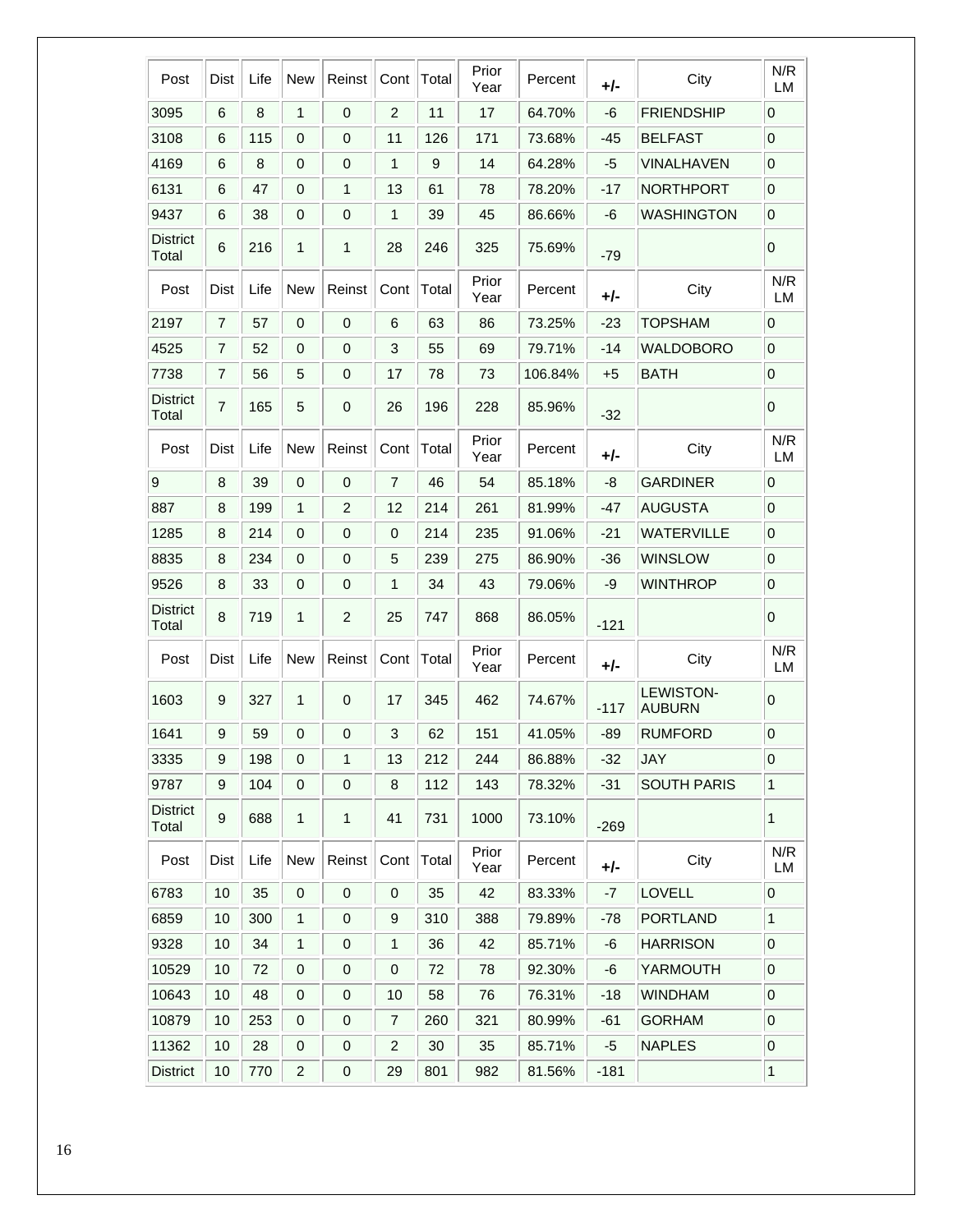| Post                     | Dist        | Life | <b>New</b>     | Reinst         | Cont           | Total | Prior<br>Year | Percent | +/-     | City                               | N/R<br>LM      |
|--------------------------|-------------|------|----------------|----------------|----------------|-------|---------------|---------|---------|------------------------------------|----------------|
| 5744                     | 11          | 107  | $\Omega$       | $\Omega$       | 13             | 120   | 145           | 82.75%  | $-25$   | <b>SOUTH</b><br><b>BERWICK</b>     | $\Omega$       |
| 6977                     | 11          | 174  | 0              | 0              | 3              | 177   | 193           | 91.70%  | $-16$   | YORK BEACH                         | $\overline{0}$ |
| 7997                     | 11          | 167  | $\overline{2}$ | $\overline{2}$ | 24             | 195   | 273           | 71.42%  | $-78$   | <b>OLD ORCHARD</b><br><b>BEACH</b> | $\overline{0}$ |
| 9394                     | 11          | 44   | $\mathbf 0$    | $\mathbf 0$    | $\overline{4}$ | 48    | 53            | 90.56%  | -5      | <b>KITTERY</b>                     | 1              |
| 9935                     | 11          | 163  | 0              | 0              | 63             | 226   | 333           | 67.86%  | $-107$  | <b>SANFORD</b>                     | $\mathbf 0$    |
| <b>District</b><br>Total | 11          | 655  | 2              | 2              | 107            | 766   | 997           | 76.83%  | $-231$  |                                    | 1              |
| Post                     | <b>Dist</b> | Life | <b>New</b>     | Reinst         | Cont           | Total | Prior<br>Year | Percent | +/-     | City                               | N/R<br>LM      |
| 15020                    | 99          | 586  | 5              | 3              | 36             | 630   | 778           | 80.97%  | $-148$  | <b>RUMFORD</b>                     | $\mathbf{1}$   |
| <b>District</b><br>Total | 99          | 586  | 5              | 3              | 36             | 630   | 778           | 80.97%  | $-148$  | <b>QM'S HOUSE</b>                  | 1              |
| Post                     | <b>Dist</b> | Life | <b>New</b>     | Reinst         | Cont           | Total | Prior<br>Year | Percent | $+/-$   | City                               | N/R<br>LM      |
| <b>State</b><br>Total    | $\mathbf 0$ | 5572 | 21             | 9              | 408            | 6010  | 7615          | 78.92%  | $-1605$ |                                    | 8              |





**EVERYONE'S HELP IS NEEDED TO BRING THE DEPARTMENT TO 100%**

**THIS 2021 – 2022 YEAR - WILL YOU HELP?**

**"ADVANCING THE VFW MISSION "** 

**"RETAIN-REINSTATE-RECRUIT"**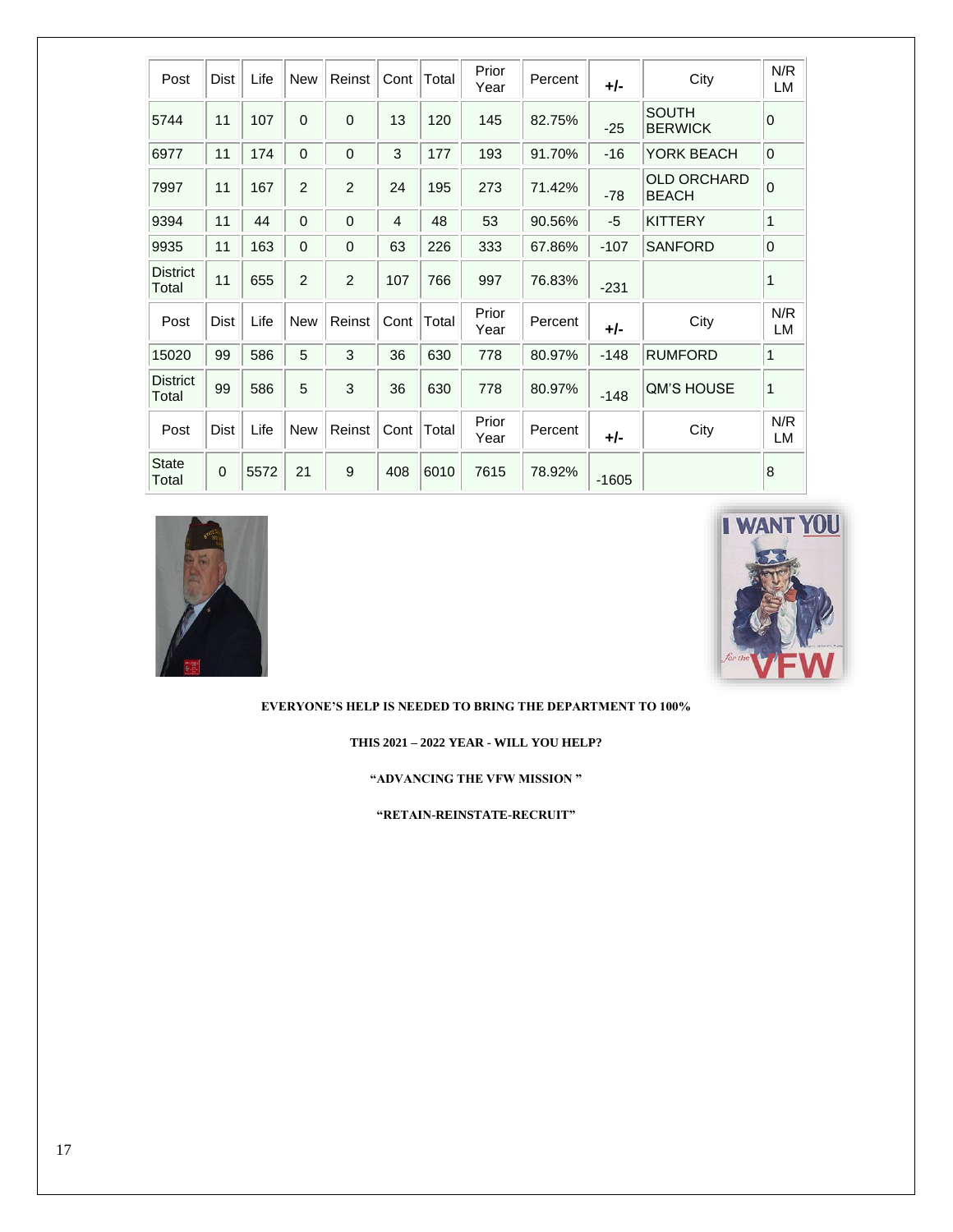|                                                                   |                  | "ADVANCING THE VFW MISSION"<br><b>HERMAN LITTLEFIELD STATE COMMANDER</b>                   |                  |
|-------------------------------------------------------------------|------------------|--------------------------------------------------------------------------------------------|------------------|
|                                                                   | DIVISION LEADERS | <<>> SEPTEMBER 27, 2021                                                                    |                  |
|                                                                   |                  | >> LET'S WORK TOGETHER TO MAKE OUR DEPARTMENT GROW <<                                      |                  |
|                                                                   |                  |                                                                                            |                  |
| DIV. I (10-50) TOP 3 POSTS IN DIV.                                |                  | DIV. IV (201-300) TOP 3 POSTS IN DIV.                                                      |                  |
|                                                                   |                  |                                                                                            |                  |
| 1. 10881 FARMINGTON                                               | 100.00%          | 1. 1285 WATERVILLE                                                                         | 91.06%           |
| 2. 9437 WASHINGTON                                                | 86.66%           | <b>2. 8835 WINSLOW</b>                                                                     | 86.90%           |
| 3. 11362 NAPLES                                                   | 85.71%           | 3. 3335 JAY                                                                                | 86.88%           |
| DIV. II (51-100) TOP 3 POSTS IN DIV.                              |                  | DIV. V (301-400) TOP 3 POSTS IN DIV.                                                       |                  |
|                                                                   |                  |                                                                                            |                  |
| 1. 7738 BATH                                                      | 106.84%          | 1. 10879 GORHAM                                                                            | 80.68%           |
| 2. 10529 YARMOUTH                                                 | 92.30%           | 2. 6859 PORTLAND                                                                           | 79.89%           |
| 3. 9394 KITTERY                                                   | 90.56%           | 3.                                                                                         |                  |
|                                                                   |                  |                                                                                            |                  |
|                                                                   |                  |                                                                                            |                  |
| <b>DIV. III (101-200) TOP 3 POSTS IN DIV.</b>                     |                  | DIV. VI (401- HIGHER) TOP 3 POSTS IN DIV.                                                  |                  |
|                                                                   |                  |                                                                                            |                  |
| 1. 4633 HAMPDEN                                                   |                  | 1. 1603 AUBURN                                                                             |                  |
| 2. 6977 YORK BEACH                                                | 97.29%<br>91.70% | 2. 9389 CARIBOU                                                                            | 74.67%<br>74.07% |
| 3. 1605 BURLINGTON                                                | 90.90%           | 3.                                                                                         |                  |
|                                                                   |                  |                                                                                            |                  |
|                                                                   |                  |                                                                                            |                  |
| TEN HIGHEST POSTS BY %                                            | н                | <b>TEN LARGEST POSTS</b>                                                                   |                  |
|                                                                   |                  |                                                                                            |                  |
| 1. 7738 BATH                                                      | 106.84%          | 1. 9389 CARIBOU                                                                            | 360              |
| 2. 10881 FARMINGTON                                               | 100.00%          | 2. 1603 AUBURN                                                                             | 345              |
| 3. 4633 HAMPDEN                                                   | 97.29%           | 3 6859 PORTLAND                                                                            | 310              |
| 4. 10529 YARMOUTH                                                 | 92.30%           | 4. 10879 GORHAM                                                                            | 260              |
| <b>6977 YORK BEACH</b><br>5.                                      | 91.70%           | 5. 8835 WINSLOW                                                                            | 239              |
| <b>1285 WATERVILLE</b><br>6.                                      | 91.06%           | 6. 9935 SANFORD                                                                            | 226              |
| 7. 1605 BURLINGTON                                                | 90.90%           | 7. 1285 WATERVILLE                                                                         | 214              |
| 8. 9394 KITTERY                                                   | 90.56%           | 8. 887 AUGUSTA                                                                             | 214              |
| 9. 7865 MADISON                                                   | 90.07%           | 9. 3335 JAY                                                                                | 212              |
| 10.9437 WASHINGTON                                                | 86.66%           | 10. 7997 OLD ORCHARD BEACH                                                                 | 195              |
|                                                                   |                  |                                                                                            |                  |
| <b>DISTRICT STANDINGS</b>                                         |                  | <b>MAGIC NUMBERS FOR 2020-2021</b>                                                         |                  |
|                                                                   |                  |                                                                                            |                  |
| 1. District 8 LAMBERT                                             | 86.05%           | WE HAVE = $6002 - WE$ NEED 1613                                                            |                  |
| 2. District 7 STEVENS                                             | 85.96%           | ALL POSTS/DISTRICTS SHOULD BE AT 100%                                                      |                  |
| 3. District 2 EWING                                               | 82.32%           |                                                                                            |                  |
| 4. District 5 TWEEDIE<br>5. District 10 GOODMAN                   | 82.30%<br>81.56% | 5 N/R MEMBERS & EARN A BLUE BALL CAP<br><b>10 N/R MEMBERS &amp; EARN A WHITE VFW SHIRT</b> |                  |
| 6. District 4 SULLIVAN                                            | 81.30%           | ALL DEPT OFFICERS ARE ASKED TO RECRUIT                                                     |                  |
| DEPARTMENT OF MAINE, VFW                                          | 78.83%           | LET'S ALL WORK AS A TEAM AND                                                               |                  |
| 7. District 3 SIVRET                                              | 77.81%           | <b>RETAIN - RECRUIT &amp; REINSTATE 3 MEMBERS?</b>                                         |                  |
|                                                                   |                  |                                                                                            |                  |
| <b>District 11 DAY</b><br>8.<br><b>District 6 ARMSTRONG</b><br>9. | 76.73%<br>75.69% | <b>NEED HELP or HAVE QUESTIONS</b><br>ASK ANYONE ON THE MEMBERSHIP TEAM OK?                |                  |
| 10. District 9 DRAG                                               | 73.10%           |                                                                                            |                  |
| 11. District 1 SAUCIER                                            | 70.90%           |                                                                                            |                  |
|                                                                   |                  |                                                                                            |                  |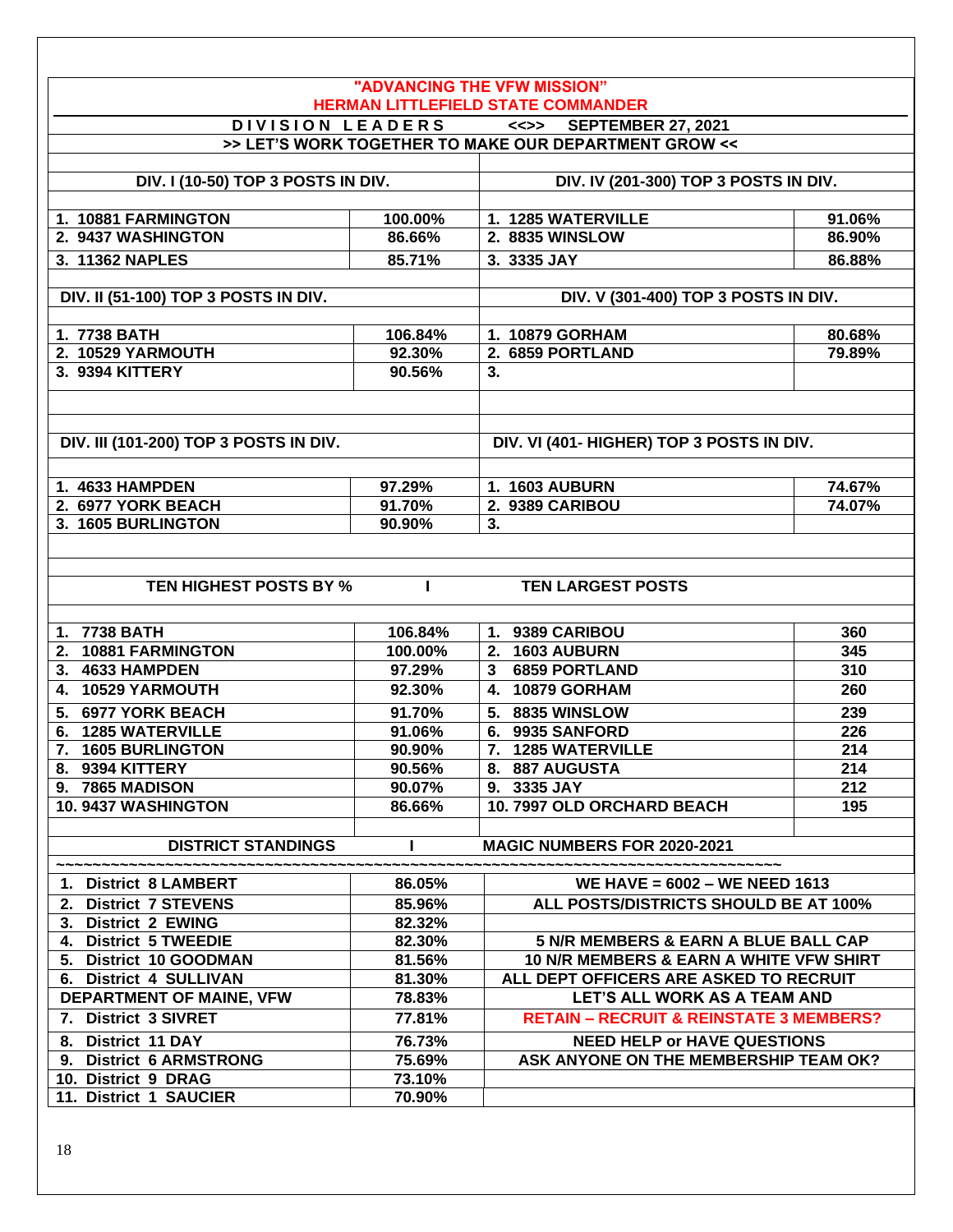

# *Department of Maine, VFW 100th Anniversary*



|                                                 |                                                                                                                                                                                                                                                                                                                                                                                                                                                                    | Ramada Inn, Lewiston ME                                                                                                                                            |  |  |  |  |  |  |  |
|-------------------------------------------------|--------------------------------------------------------------------------------------------------------------------------------------------------------------------------------------------------------------------------------------------------------------------------------------------------------------------------------------------------------------------------------------------------------------------------------------------------------------------|--------------------------------------------------------------------------------------------------------------------------------------------------------------------|--|--|--|--|--|--|--|
| Date & Time                                     |                                                                                                                                                                                                                                                                                                                                                                                                                                                                    | October 16, 2021<br>Social Hour – 6:00 to 7:00 pm $*$ Banquet – 7:00 pm                                                                                            |  |  |  |  |  |  |  |
| <b>Banquet Ticket Cost</b>                      | \$40.00                                                                                                                                                                                                                                                                                                                                                                                                                                                            |                                                                                                                                                                    |  |  |  |  |  |  |  |
| <b>Dinner Menu</b>                              | But fet >                                                                                                                                                                                                                                                                                                                                                                                                                                                          | Roasted Fingerling Potatoes * Green Beans Almondine<br>Baked Haddock * Ham with Raisin Sauce<br><b>Black Angus</b><br>Garden Salad * Beverage and Dessert          |  |  |  |  |  |  |  |
| <b>Dress Code</b>                               |                                                                                                                                                                                                                                                                                                                                                                                                                                                                    | <b>Business Casual</b>                                                                                                                                             |  |  |  |  |  |  |  |
| <b>Hotel Information</b>                        |                                                                                                                                                                                                                                                                                                                                                                                                                                                                    | <b>Ramada Inn (Headquarters)</b> * 490 Pleasant Rd., (Ext 90) Lewiston,<br>$$ 125.00 + 9\%$ tax (1-4 persons) * Tel: 1-207-784-2331<br>(All rooms are non-smoking) |  |  |  |  |  |  |  |
|                                                 | <b>Motel 6</b> * 516 Pleasant St, Lewiston, ME<br>1 person/1 bed $$84.00 + 9\%$ tax $\langle$ Double $$92.00 + 9\%$ tax<br>( <i>Have Smoking &amp; Non-Smoking rooms</i> )* Tel: $1-207-782-6558$<br><b>Super 8</b> $*$ 1440 Lisbon St, Lewiston<br>1 Person/1 bed \$ ?? + 9% tax $\ll$ 2 Persons/2 beds (\$ ?? + 9% tax)<br>Each extra person \$ ?? * Tel # 1-207-784-8882<br><b>NOTE:</b> Waiting for confirmation of price, will notify as soon<br>as received) |                                                                                                                                                                    |  |  |  |  |  |  |  |
|                                                 |                                                                                                                                                                                                                                                                                                                                                                                                                                                                    |                                                                                                                                                                    |  |  |  |  |  |  |  |
|                                                 |                                                                                                                                                                                                                                                                                                                                                                                                                                                                    |                                                                                                                                                                    |  |  |  |  |  |  |  |
|                                                 |                                                                                                                                                                                                                                                                                                                                                                                                                                                                    |                                                                                                                                                                    |  |  |  |  |  |  |  |
|                                                 |                                                                                                                                                                                                                                                                                                                                                                                                                                                                    | <b>Please Reserve the following</b>                                                                                                                                |  |  |  |  |  |  |  |
|                                                 |                                                                                                                                                                                                                                                                                                                                                                                                                                                                    | <i>Meals:</i> Total Tickets: $\frac{x \& 40.00}{x} =$                                                                                                              |  |  |  |  |  |  |  |
|                                                 |                                                                                                                                                                                                                                                                                                                                                                                                                                                                    |                                                                                                                                                                    |  |  |  |  |  |  |  |
|                                                 |                                                                                                                                                                                                                                                                                                                                                                                                                                                                    |                                                                                                                                                                    |  |  |  |  |  |  |  |
| $Name \_$<br><b>Make Your Check payable to:</b> |                                                                                                                                                                                                                                                                                                                                                                                                                                                                    | <b>Department of Maine, VFW</b>                                                                                                                                    |  |  |  |  |  |  |  |
| <b>Forward</b> to:                              |                                                                                                                                                                                                                                                                                                                                                                                                                                                                    | <b>Joan Hebert</b><br>41 Damy Dr., Apt 91, Auburn, ME 04210<br>Tel #: $782-2573 * E-mail: jocah66@yahoo.com$                                                       |  |  |  |  |  |  |  |

*(No tickets will be sold after the deadline – Tickets will not be held without a payment) (There will be no refunds on banquet tickets)((Special needs for Banquet, please notify Joan Hebert)*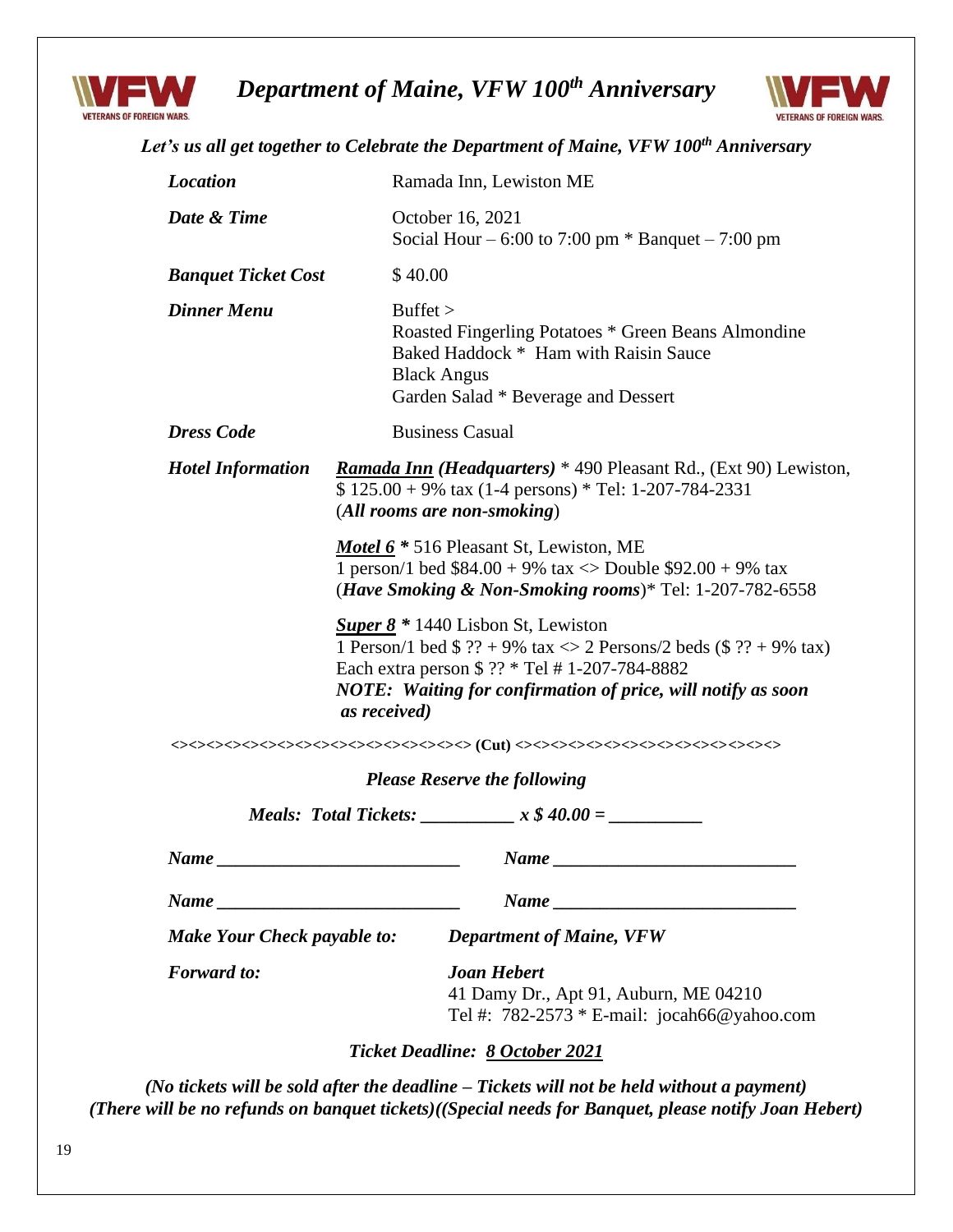**6**

*District 6*

|                         |                |                      |                     | Americanism/Loyalty Day   | <b>Blood</b><br>/Safety/DrugAbuse | <b>Ordered Buddy Poppies</b> | House<br><b>Commanders Special Project</b><br>in the Woods | Community<br>Service | National Military Service | Youth              | POW-MIA      | <b>Hospital MAVS</b> | Audit Report - Jun | Audit Report - Sept | Audit Report - Dec | Audit Report - Mar | <b>Bonding</b> | Voice<br>of Democracy | <b>Patriot Pen</b> | <b>Teacher to Department</b> | <b>Delegates to National</b> | Post Inspected | Recruiter's<br><b>Event Booth</b> | Scouts |
|-------------------------|----------------|----------------------|---------------------|---------------------------|-----------------------------------|------------------------------|------------------------------------------------------------|----------------------|---------------------------|--------------------|--------------|----------------------|--------------------|---------------------|--------------------|--------------------|----------------|-----------------------|--------------------|------------------------------|------------------------------|----------------|-----------------------------------|--------|
|                         |                | Dist Div Post # Name |                     |                           |                                   |                              |                                                            |                      |                           |                    |              |                      |                    |                     |                    |                    |                |                       |                    |                              |                              |                |                                   |        |
| $\mathbf{1}$            | 4              | 2599                 | Presque Isle        | $\pmb{\chi}$              |                                   |                              |                                                            |                      |                           |                    |              |                      |                    |                     |                    |                    |                |                       |                    |                              |                              |                |                                   |        |
| $\mathbf{1}$            | $\overline{2}$ | 6187                 | Fort Fairfield      | $\pmb{\chi}$              |                                   |                              |                                                            |                      |                           |                    |              |                      |                    |                     |                    |                    |                |                       |                    |                              |                              |                |                                   |        |
| 1                       | 6              | 9389                 | Caribou             | $\pmb{\mathsf{x}}$        |                                   |                              |                                                            |                      |                           |                    |              |                      |                    |                     |                    |                    |                |                       |                    |                              |                              |                |                                   |        |
| 1                       | 3              | 9699                 | Ashland             | $\pmb{\chi}$              |                                   |                              |                                                            |                      |                           |                    |              |                      |                    |                     |                    |                    |                |                       |                    |                              |                              |                |                                   |        |
| $\mathbf{1}$            |                |                      | <b>District 1</b>   |                           |                                   |                              |                                                            |                      |                           |                    |              |                      |                    |                     |                    |                    |                |                       |                    |                              |                              |                |                                   |        |
| $\mathbf{2}$            | $\mathbf{2}$   | 1605                 | Burlington          | X                         |                                   |                              |                                                            |                      |                           |                    |              |                      |                    |                     |                    |                    |                |                       |                    |                              |                              |                |                                   |        |
| $\mathbf{2}$            | $\mathbf{2}$   | 7529                 | <b>Island Falls</b> | $\pmb{\chi}$              |                                   |                              |                                                            |                      |                           |                    |              | X                    |                    |                     |                    |                    |                |                       |                    |                              |                              |                |                                   |        |
| $\overline{2}$          |                |                      | <b>District 2</b>   |                           |                                   |                              |                                                            |                      |                           |                    |              |                      |                    |                     |                    |                    |                |                       |                    |                              |                              |                |                                   |        |
| 3                       | 3              | 9779                 | Calais              | $\pmb{\mathsf{x}}$        |                                   |                              |                                                            | $\pmb{\chi}$         |                           | x                  |              |                      |                    |                     |                    |                    |                |                       |                    |                              |                              |                |                                   |        |
| 3                       | 3              | 11553                | Harrington          | $\boldsymbol{\mathsf{x}}$ |                                   |                              |                                                            |                      |                           |                    |              |                      |                    |                     |                    |                    |                |                       |                    |                              |                              |                |                                   |        |
| $\mathbf{3}$            |                |                      | <b>District 3</b>   |                           |                                   |                              |                                                            |                      |                           |                    |              |                      |                    |                     |                    |                    |                |                       |                    |                              |                              |                |                                   |        |
| 4                       | 3              | 109                  | Ellsworth           | $\pmb{\chi}$              | x                                 |                              |                                                            | $\pmb{\mathsf{x}}$   |                           | $\pmb{\mathsf{x}}$ | $\pmb{\chi}$ | $\pmb{\mathsf{x}}$   |                    |                     |                    |                    |                |                       |                    |                              |                              |                |                                   |        |
| 4                       | 5              | 1761                 | Bangor              | $\pmb{\chi}$              |                                   |                              |                                                            |                      |                           |                    |              | $\pmb{\chi}$         |                    |                     |                    |                    |                |                       |                    |                              |                              |                |                                   |        |
| 4                       | 5              | 3381                 | Old Town            | $\pmb{\chi}$              |                                   |                              |                                                            | x                    |                           | $\pmb{\mathsf{x}}$ |              |                      |                    |                     |                    |                    |                |                       |                    |                              |                              |                |                                   |        |
| 4                       | 3              | 4633                 | Hampden             | $\pmb{\chi}$              |                                   |                              |                                                            | $\pmb{\mathsf{x}}$   |                           |                    |              |                      |                    |                     |                    |                    |                |                       |                    |                              |                              |                |                                   |        |
| $\overline{\mathbf{4}}$ |                |                      | <b>District 4</b>   |                           |                                   |                              |                                                            |                      |                           |                    |              |                      |                    |                     |                    |                    |                |                       |                    |                              |                              |                |                                   |        |
| 5                       | $\mathbf{2}$   | 4298                 | Dexter              | $\mathbf{x}$              |                                   |                              |                                                            |                      |                           |                    |              |                      |                    |                     |                    |                    |                |                       |                    |                              |                              |                |                                   |        |
| 5                       | $\mathbf{1}$   | 5723                 | Jackman Stat        | $\pmb{\mathsf{x}}$        |                                   |                              |                                                            |                      |                           |                    |              |                      |                    |                     |                    |                    |                |                       |                    |                              |                              |                |                                   |        |
| 5                       | 3              | 6924                 | Fairfield           | $\pmb{\chi}$              |                                   |                              |                                                            |                      |                           |                    |              | $\pmb{\chi}$         |                    |                     |                    |                    |                |                       |                    |                              |                              |                |                                   |        |
| 5                       | 3              | 7865                 | Madison             | $\pmb{\chi}$              | $\pmb{\mathsf{x}}$                |                              |                                                            |                      |                           |                    | $\pmb{\chi}$ |                      |                    |                     |                    |                    |                |                       |                    |                              |                              | $\pmb{\chi}$   |                                   |        |
| 5                       | $\mathbf 1$    | 7866                 | Norridgewock        |                           |                                   |                              |                                                            |                      |                           |                    |              |                      |                    |                     |                    |                    |                |                       |                    |                              |                              | X              |                                   |        |
| 5                       | $\mathbf 1$    | 10881                | Farmington          | X                         |                                   |                              |                                                            |                      |                           |                    |              |                      |                    |                     |                    |                    |                |                       |                    |                              |                              |                |                                   |        |
| 5                       | $\mathbf{1}$   | 11191                | Newport             |                           |                                   |                              |                                                            |                      |                           |                    |              |                      |                    |                     |                    |                    |                |                       |                    |                              |                              |                |                                   |        |
| $5\phantom{.0}$         |                |                      | <b>District 5</b>   |                           |                                   |                              |                                                            |                      |                           |                    |              |                      |                    |                     |                    |                    |                |                       |                    |                              |                              |                |                                   |        |
| 6                       | $\mathbf{1}$   | 3095                 | Friendship          | X                         |                                   |                              |                                                            |                      |                           |                    |              |                      |                    |                     |                    |                    |                |                       |                    |                              |                              |                |                                   |        |
| 6                       | 4              | 3108                 | Belfast             | X                         |                                   |                              |                                                            |                      |                           |                    |              | X                    |                    |                     |                    |                    |                |                       |                    |                              |                              |                |                                   |        |
| 6                       | $\mathbf{1}$   | 4169                 | Vinalhaven          |                           |                                   |                              |                                                            |                      |                           |                    |              |                      |                    |                     |                    |                    |                |                       |                    |                              |                              |                |                                   |        |
| 6                       | $\overline{2}$ | 6131                 | Northport           | X                         |                                   |                              |                                                            |                      |                           |                    |              |                      |                    |                     |                    |                    |                |                       |                    |                              |                              |                |                                   |        |
| 6                       | $\mathbf{1}$   |                      | 9437 Washington     | $\pmb{\chi}$              |                                   |                              |                                                            |                      |                           |                    |              |                      |                    |                     |                    |                    |                |                       |                    |                              |                              |                |                                   |        |